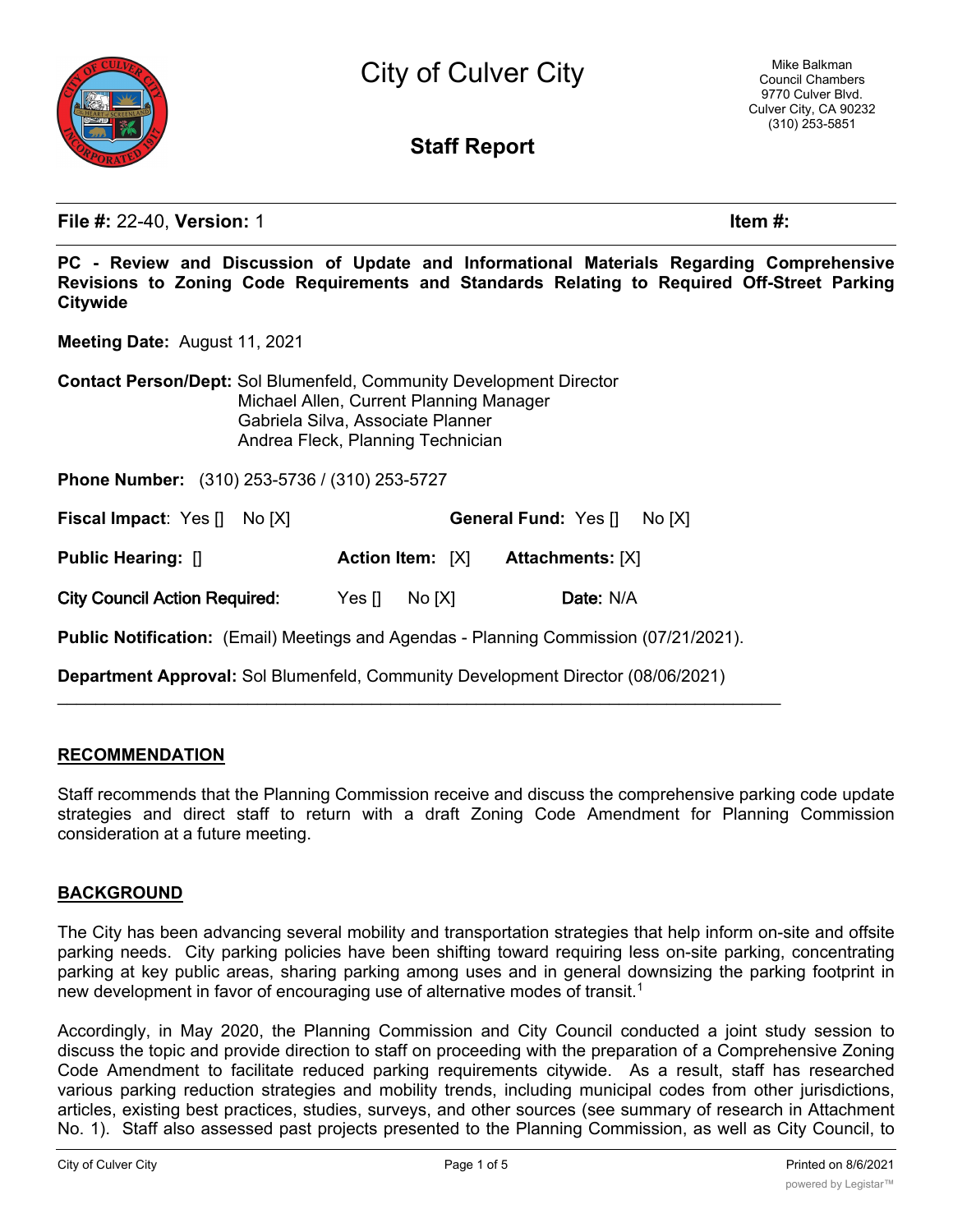aid in establishing a baseline for required mobility features.

Most recently, the City Council on May 24, 2021 took action to send a letter of support for Assembly Bill (AB) 1401, which would prohibit city's from implementing minimum parking requirements for any land use within a certain distance of certain transit infrastructure (Attachment No. 2). Preliminary mapping indicates most properties within the City would be eligible to provide zero parking under this concept. While widespread elimination of all parking requirements may not be the city's intent, the Council's action speaks to the goals and objectives of the City as related to reduced parking and reduced parking cost burdens and underscores the recognition that parking is the flip side of mobility and that encouraging alternative parking modes is a way to promote mobility.

Based on the research conducted and the goals and objectives identified for the City's future development as it relates to off-street parking, mobility, and promotion of alternative transit modes, staff has refined the draft changes to be included in the proposed Zoning Code Amendment to be presented in September to the Planning Commission. The mobility measures to be included in the draft amendment have been reviewed by the Community Development Department, Transportation Department, and Public Works Department and are consistent with the direction of the ongoing General Plan Update.

### **ANALYSIS/DISCUSSION**

Among the various objectives of the draft Zoning Code Amendment are reduced parking supply and parking footprints, encouraging use of alternative modes of transportation, increased transit/mobility options, promoting housing development, and promoting parking alternatives. Accordingly, the draft Zoning Code Amendment is proposed to include changes to the following:

### Summary of Proposed Parking Code Changes

- · Minimum Required Parking Ratios: The proposed revisions will result in a general reduction of required off-street parking, based on survey of other jurisdictions and consultation of ITE Parking Generation Manual. Depending on the recommendations from Planning Commission, this may also include complete elimination of minimum required off-street parking for projects within a specific distance to public transportation infrastructure meeting specific criteria, consistent with the letter of support issued by the City Council for AB 1401. Preliminary mapping indicates a majority of the properties in the City would be within the specified distance from public transportation and thereby would not have a minimum parking requirement.
- · Parking Maximums: Establish a cap on how much surplus parking may be incorporated into a project/site, with any excess parking subject to payment of a fee (e.g. mobility fee) as a penalty. Some exceptions would be allowed for small-scale residential projects.
- · Parking Reductions: Establish automatic reductions to required parking when a project implements alternative parking solutions or mobility improvements/measures (outlined below), with a combined maximum reduction of forty (40) percent.
- · Transportation Demand Management (TDM): Codify and create more robust TDM requirements.
- Bicycle Parking: Revise bicycle parking requirements. The proposed revisions will result in a general increase in required bicycle parking with additional requirements pertaining to size, placement, etc.
- · Automated and Stacked Parking: Establish a citywide threshold for administrative review of automated and stacked parking (e.g. smaller scale parking), in order to streamline the process for allowing this type of parking.2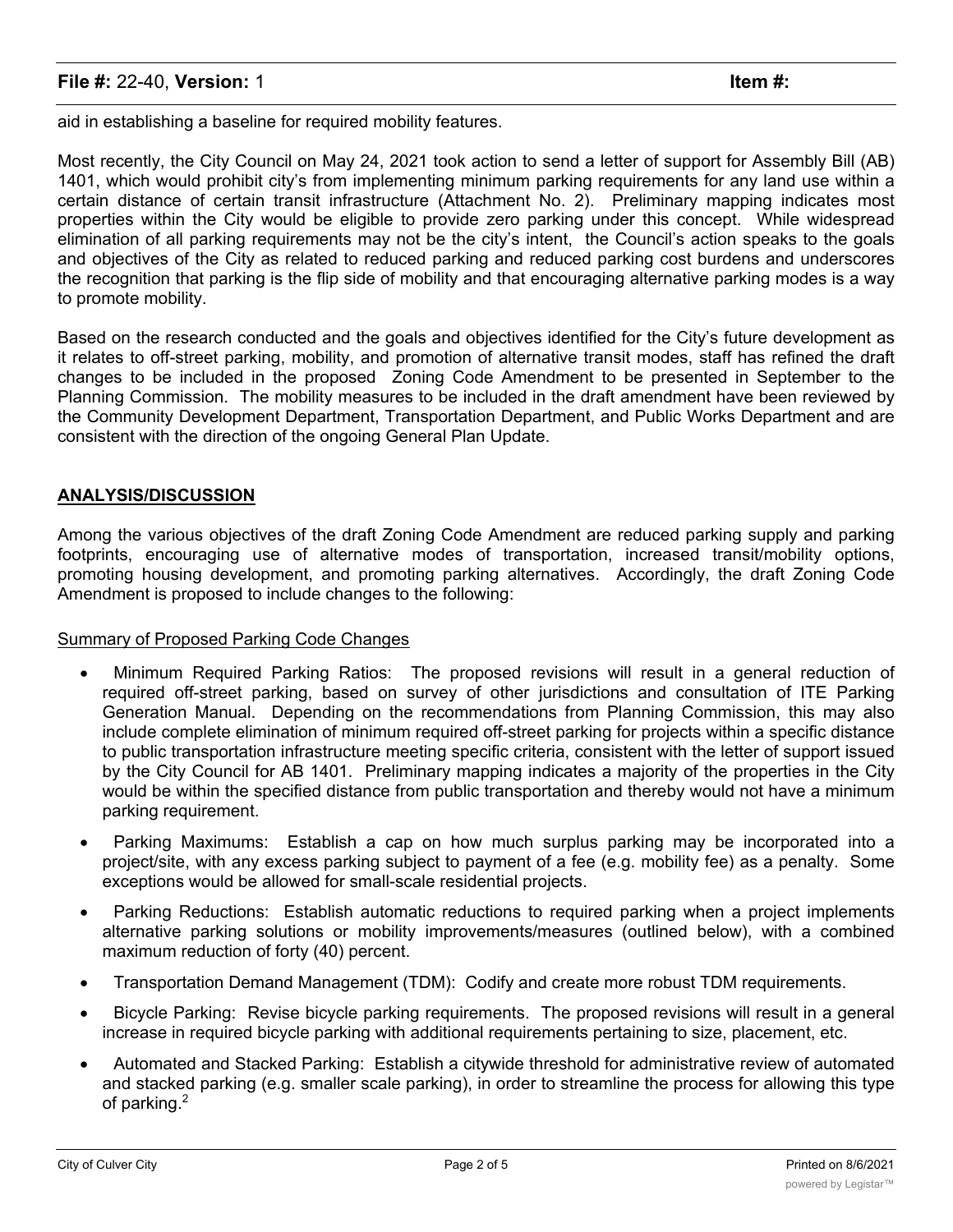**Parking Reductions and Mobility Features**. Staff has examined the alternative parking codes in several cities and had developed the following best practices and related implementation measures for Commission consideration:

The draft amendment includes a series of mobility measures with associated allowable parking reductions for certain uses when incorporated into projects. For these uses/projects, mobility measures could be combined for a maximum allowable parking reduction of forty  $(40)$  percent,<sup>3</sup> including a reduction for implementation of a TDM Plan. A higher maximum reduction could be considered as it aligns with the underlying concept of AB 1401 supported by the City Council.

If the Commission would like to consider recommending elimination of minimum parking requirements, then the following methodology is proposed as a project TDM requirement:

· Each measure would have an associated value (i.e. number of points), which would be tallied to meet a specified minimum value required to achieve credit. The minimum required number of points would depend on project size. Projects with a minimum parking requirement would have a lesser minimum point requirement.

The list of planned mobility measures includes the following.

- · In-Lieu Fees: Eliminate existing language allowing the fees to be used for the development of parking and shared parking analysis and instead apply them toward provision of mobility features associated with project TDM. Develop a point-based methodology (see above) that sets a maximum cap on the amount of parking reduction permitted through payment of the in-lieu fee.
- · Car-Share: Allow a parking reduction for certain uses with provision of on-site car-share and assign a point value for projects without a parking requirement
- · Carpool/Vanpool: Allow parking reduction for certain uses with the provision of preferential parking for rideshare vehicles and rideshare matching, and assign a point value for projects without a parking requirement
- · Bikeshare: Allow a parking reduction for certain developments that incorporate on-site bikeshare or are within a certain distance from City-sponsored bikeshare facility, and assign a point value for projects without a parking requirement
- · Proximity to Transit: Allow a parking reduction for certain uses within 0.25 and 0.5 miles of a major transit stop. This measure would be eliminated or restructured if the full elimination concept (AB 1401) is recommended.
- Travel Subsidies and Financial Incentives: Allow a parking reduction for certain uses and assign a point value for projects without a parking requirement, for the implementation of specific subsidies for alternative transit modes including the following.
	- o Metro Pass Subsidy
	- o Bike-Share Subsidy
	- o Parking Space Cash-Out Program
	- o Commuter Incentives for Non-drive-alone Modes
	- o Subsidized Rideshare Vehicles
	- o Pre-tax Transportation Benefits
- · Unbundled Parking: Allow a parking reduction for certain developments/uses within the TOD or certain distance from eligible transit, when all development parking is unbundled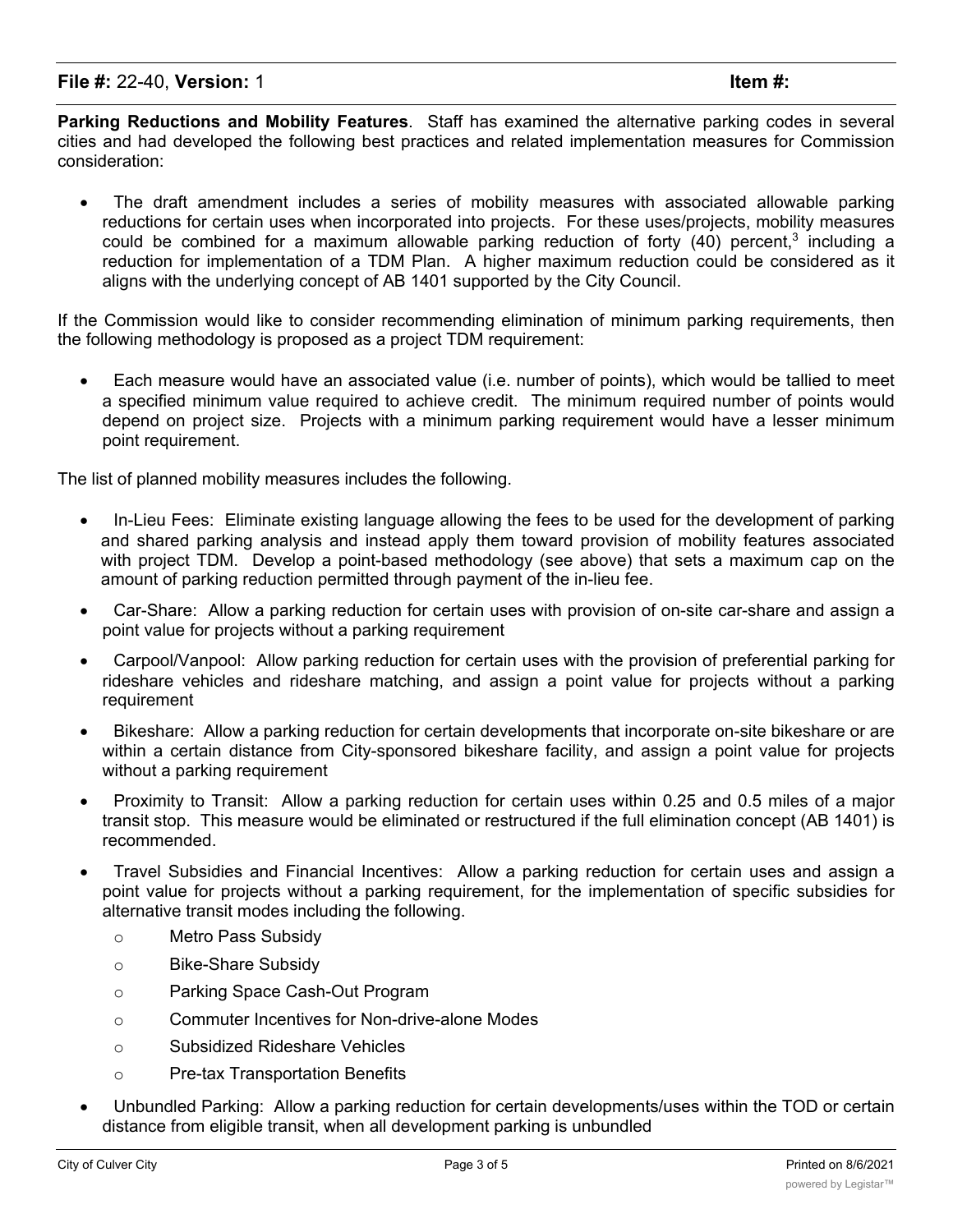- Ride-Hail: Allow a reduction in required parking for commercial uses that incorporate on-site ride-hail parking
- · Bicycle Parking: Allow a parking reduction for non-residential and mixed-use developments that provide bicycle parking in excess of minimum bicycle requirements
- · Transportation Demand Management (TDM) Plan: Establish a requirement for a TDM Plan that incorporates a minimum combination of mobility measures, which have varying associated point values and/or parking reduction values. The requirement for a TDM Plan will be based on project size, with the number of required mobility measures tiered such that larger projects have a higher requirement. If aligning with the no parking concept (AB 1401), projects with a minimum parking requirement would have a lower scale of minimum points required.
	- o Multi-modal Infrastructure
	- o Travel Subsidies and Financial Incentives
	- o Automobile Trip Consolidation
		- Shuttle Service
		- Ride-Share Matching Program
		- Guaranteed Ride Home Program
	- o Scheduling
		- Compressed Work Week
		- Remote Work
		- Staggered Shifts/Flexible Work Hours
	- o Promotion
		- On-site Services and Amenities
		- Site-wide TDM Program Coordinator
		- Marketing/Targeted Outreach
	- o Other (Optional)
		- Parking Pricing (including for use by general public)
		- Mobility Fee

### **ATTACHMENTS:**

- 1. Compilation of Research Sources by Concept
- 2. City Council Staff Report pertaining to support of AB 1401 (May 24, 2021)

## **NOTES**

- 1. The City has focused development around transit nodes such as the Transit Oriented Development District adjacent to the Expo Light Rail line, reduced parking requirements by Council resolution when in proximity to transit, required mobility options in Conditions of Approval in new developments, permitted automated parking administratively in parking deficient area and is constructing a pilot circulator project between the TOD District and the downtown.
- 2. The Hayden Tract and Smiley Blackwelder areas are considered to be parking impacted areas per Section 17.320.025.C where automated parking may be administratively approved.

 $\overline{1000}$  is the maximum parameter by staff based upon the data found regarding this topic as listed in this topic as listed in  $\overline{1000}$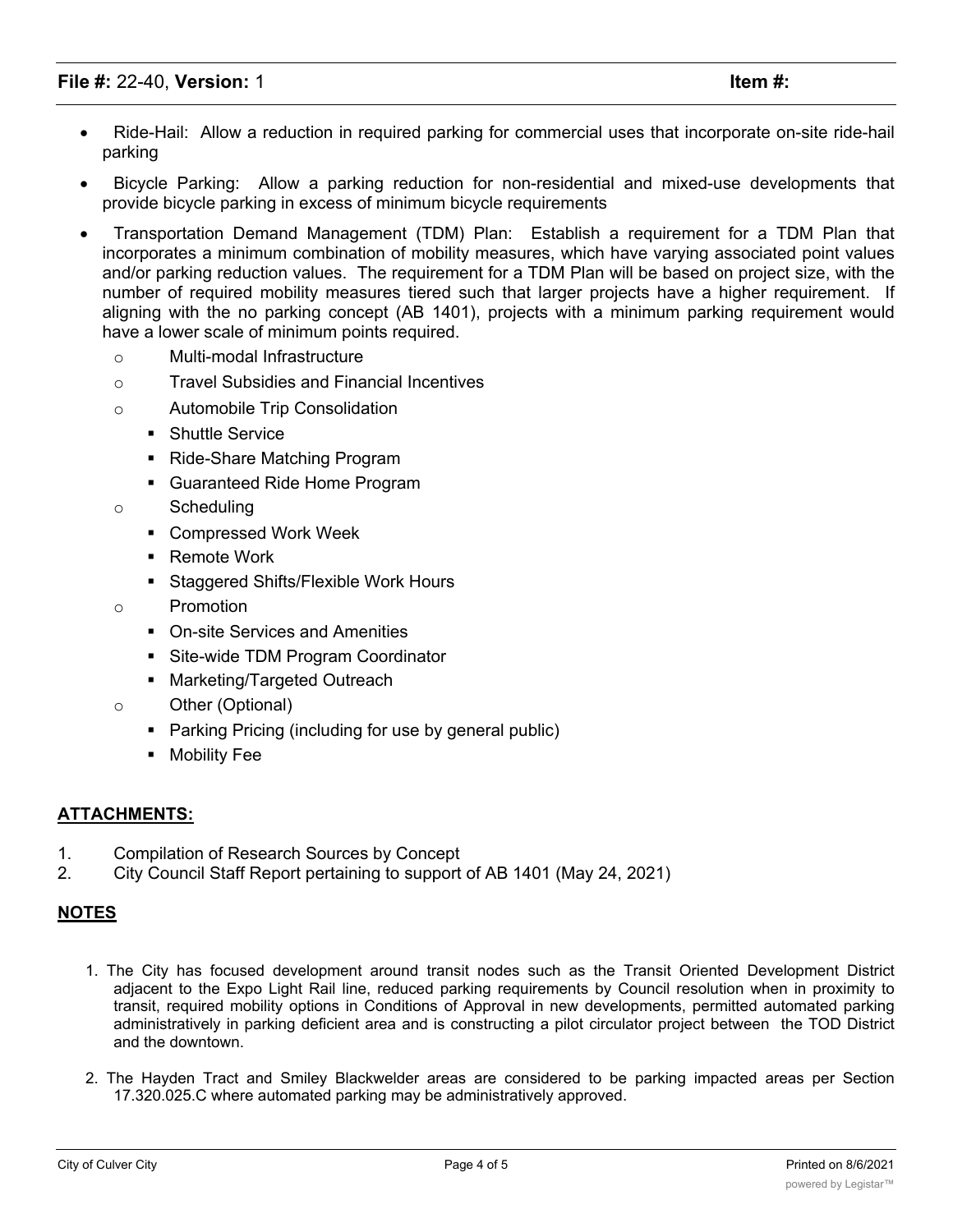3. 40% is the maximum parking reduction derived by staff based upon the data found regarding this topic as listed in Attachment No. 1 (Pages 1-2) under "Reduction Cap."

#### **MOTION**

That the Planning Commission:

Receive and discuss the summary of updates and parking concept information presented, and direct staff to return with a draft Zoning Code Amendment for Planning Commission consideration at a future meeting.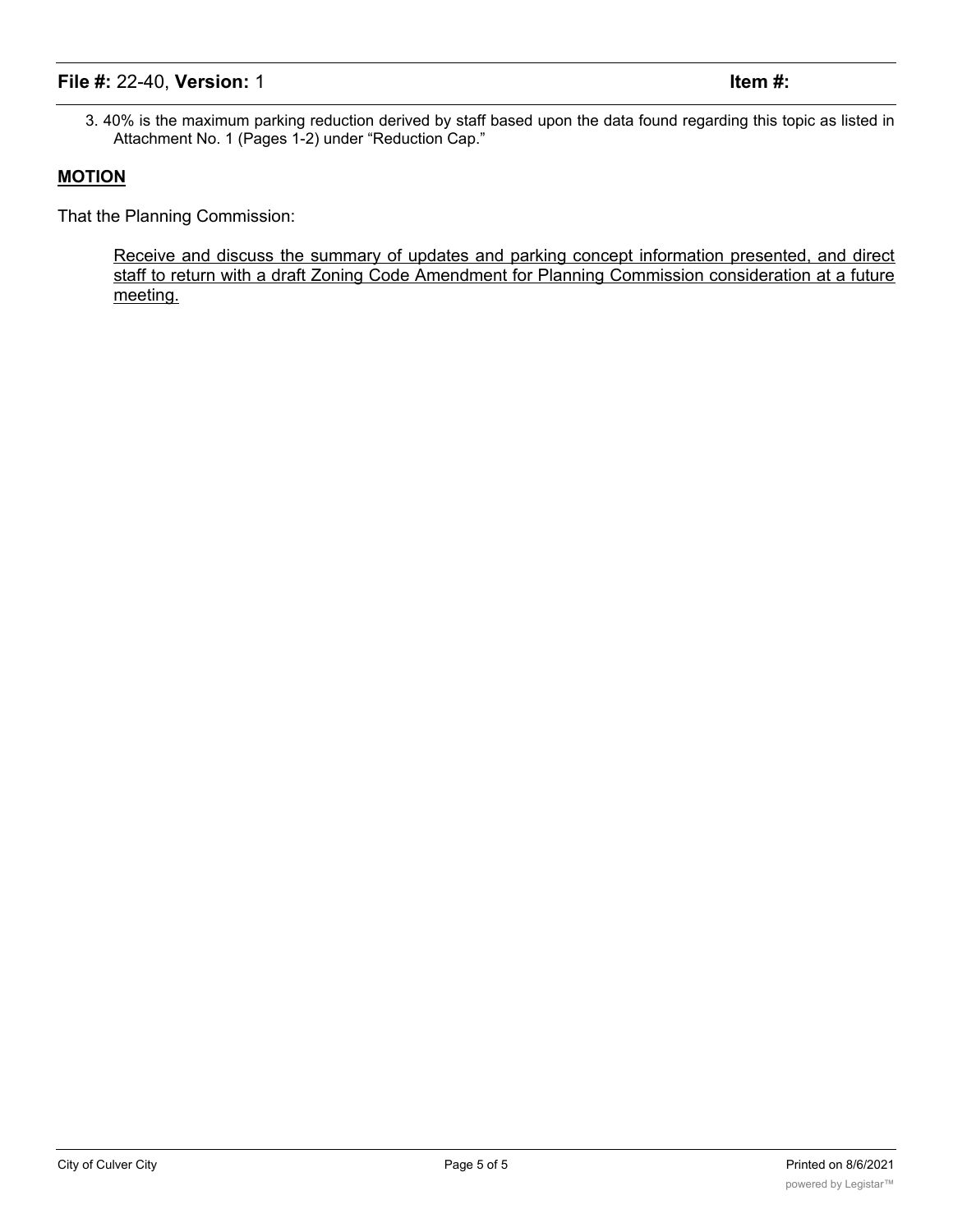

City of Culver City

# **Staff Report**

**File #:** 22-364, **Version:** 1 **Item #:** A-1.

**PC - (1) Part 2 of Review and Discussion of Update and Informational Materials Regarding Comprehensive Revisions to Zoning Code Requirements and Standards Relating to Required Off-Street Parking Citywide; and (2) Direction to Staff to Prepare a Draft Zoning Code Amendment for Future Planning Commission Consideration**

**Meeting Date:** October 13, 2021

**Contact Person/Dept:** Gabriela Silva, Associate Planner Andrea Fleck, Planning Technician

**Phone Number:** (310) 253-5736 / (310) 253-5727

**Fiscal Impact**: Yes [] No [X] **General Fund:** Yes [] No [X] **Public Hearing:** [] **Action Item:** [X] **Attachments:** [X] **City Council Action Required:** Yes [] No [X] **Date:** N/A

**Public Notification:** (Email) Meetings and Agendas - Planning Commission (10/07/2021)

**Department Approval:** Sol Blumenfeld, Community Development Director (10/06/2021)

 $\mathcal{L}_\text{max}$  and  $\mathcal{L}_\text{max}$  and  $\mathcal{L}_\text{max}$  and  $\mathcal{L}_\text{max}$  and  $\mathcal{L}_\text{max}$  and  $\mathcal{L}_\text{max}$ 

#### **RECOMMENDATION**

Staff recommends that the Planning Commission (1) continue discussion of the comprehensive parking code update strategies presented August 11, 2021; and (2) direct staff to return with a draft Zoning Code Amendment for Planning Commission consideration at a future meeting.

#### **BACKGROUND**

The City has been advancing several mobility and transportation strategies related to on-site and off-site parking and City parking policies have been shifting toward requiring less on-site parking, concentrating parking at key public areas, sharing parking among uses and in general downsizing the parking footprint in new development in favor of encouraging use of alternative modes of transit.<sup>1</sup> The Planning Commission and City Council have directed staff to prepare a Comprehensive Zoning Code Amendment during the May 2020 joint study session on parking and mobility, and most recently in May 2021 by supporting Assembly Bill (AB) 1401, which would prohibit cities from implementing minimum parking requirements for any land use within a certain distance of certain transit infrastructure (Attachment No. 3).

On August 11, 2021, staff presented the Planning Commission with summaries of the research conducted and proposed parking code changes developed by staff (Attachment No. 1, Attachment No. 2). During the discussion, the Planning Commission provided feedback to staff on the items below.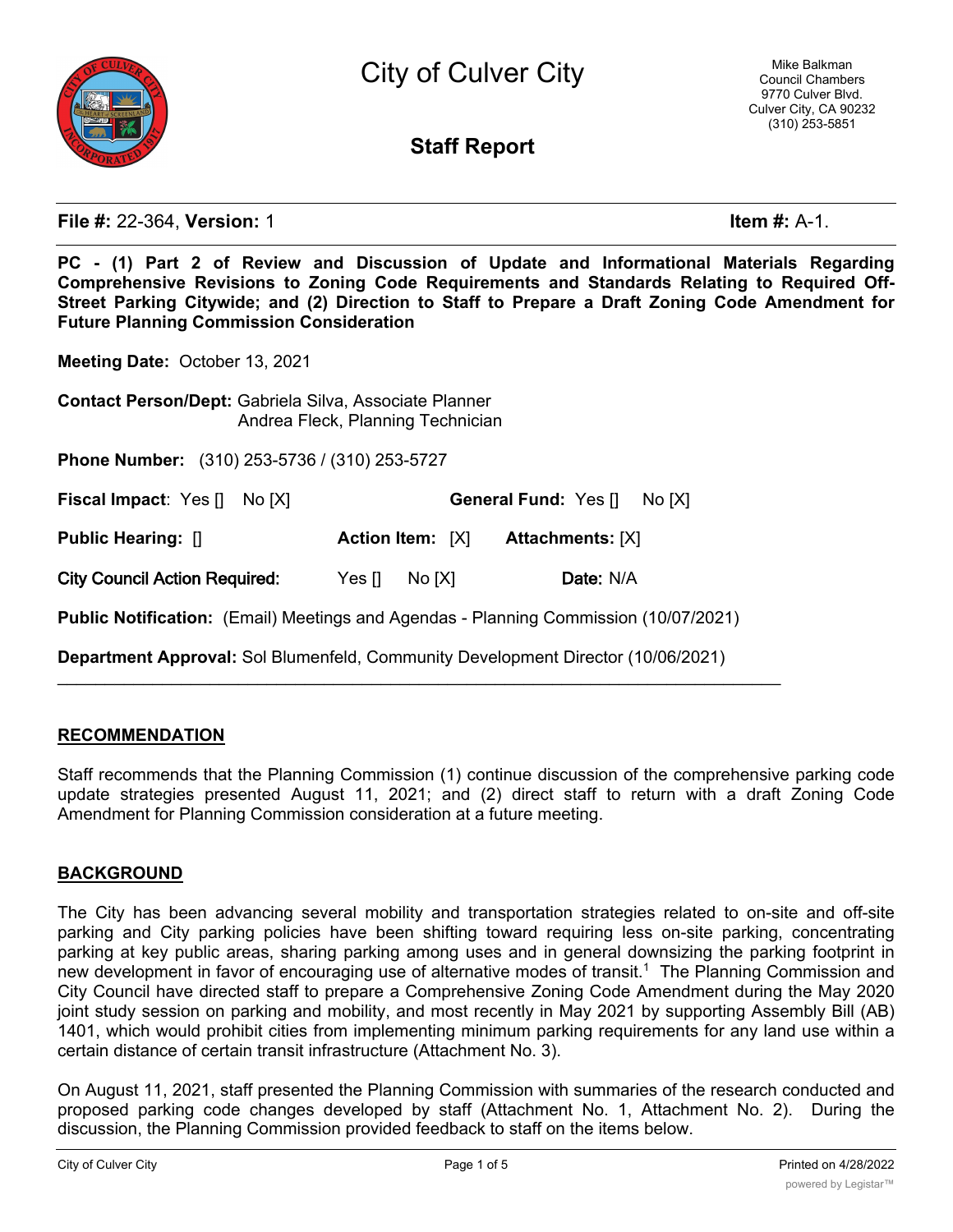· Minimum Required Parking Ratios: Revisions would result in a general reduction of required off-street parking, based on survey of other jurisdictions and consultation of ITE Parking Generation Manual, or could be fully eliminated for certain transit areas depending on the recommendations from Planning Commission and its consideration of the City Council letter of support for AB 1401. Favorably considered

Eliminate minimum required quantities/ratios consistent with AB 1401. Favorably considered by some **Commissioners** 

· Parking Maximums: Establish a cap on how much surplus parking may be incorporated into a project/site, with any excess parking subject to payment of a fee (e.g. mobility fee) as a penalty, and exceptions for some small-scale residential projects. Favorably considered

The Planning Commission supported establishing a surplus cap and fee. Some Commissioners conveyed interest in allowing flexibility for owners/developers to determine how much parking their projects/sites need, whether to accept parking reductions, and allowing some surplus parking before a fee is triggered. Favorably considered by some Commissioners

- Parking Reductions: Establish automatic reductions to required parking when a project implements alternative parking solutions or mobility improvements/measures (specified by the Zoning Code), with a combined maximum reduction of forty (40) percent,<sup>2</sup> including of a reduction for implementation of a Transportation Demand Management (TDM) Plan. Favorably considered
- · Transportation Demand Management (TDM): Codify and create a TDM Plan requirement with a robust set of measures, and with an associated parking reduction (approx. 10-15%, counted toward 40% max). A TDM Plan would be required for projects meeting certain tiered thresholds, with larger projects required to incorporate more TDM measures than smaller projects. Favorably considered
- · Bicycle Parking: Revise current bicycle parking requirements for general increase in required bicycle parking with additional requirements pertaining to size, placement, etc. and allow a tradeoff of bicycle parking and facilities for vehicle parking. Favorably considered
- · Automated and Stacked Parking: Establish a citywide threshold for administrative review of automated and stacked parking (e.g. smaller scale parking), in order to streamline the process for allowing this type of parking. $3$  Specifically, create an administrative process for automated and stacked parking facilities currently subject to a Site Plan Review (SPR) or Conditional Use Permit (CUP), while maintaining all other requirements currently in place (e.g. technical studies, operations plan, etc.) with consideration of sensitive receptors (e.g. single family zone) subject to Planning Commission action. Favorably considered

Following deliberations on the above, the Planning Commission continued discussion on the remaining items listed below.

### **ANALYSIS/DISCUSSION**

**Parking Reductions for Mobility Features**. Staff examined alternative parking codes in several cities and developed the following best practices and related implementation measures for Commission consideration.

Based on the Planning Commission discussion, all uses would have associated off-street parking requirements (even if a nominal amount). Accordingly, mobility features would have an associated parking reduction since parking would still be required. The percentages could be adjusted to account for the already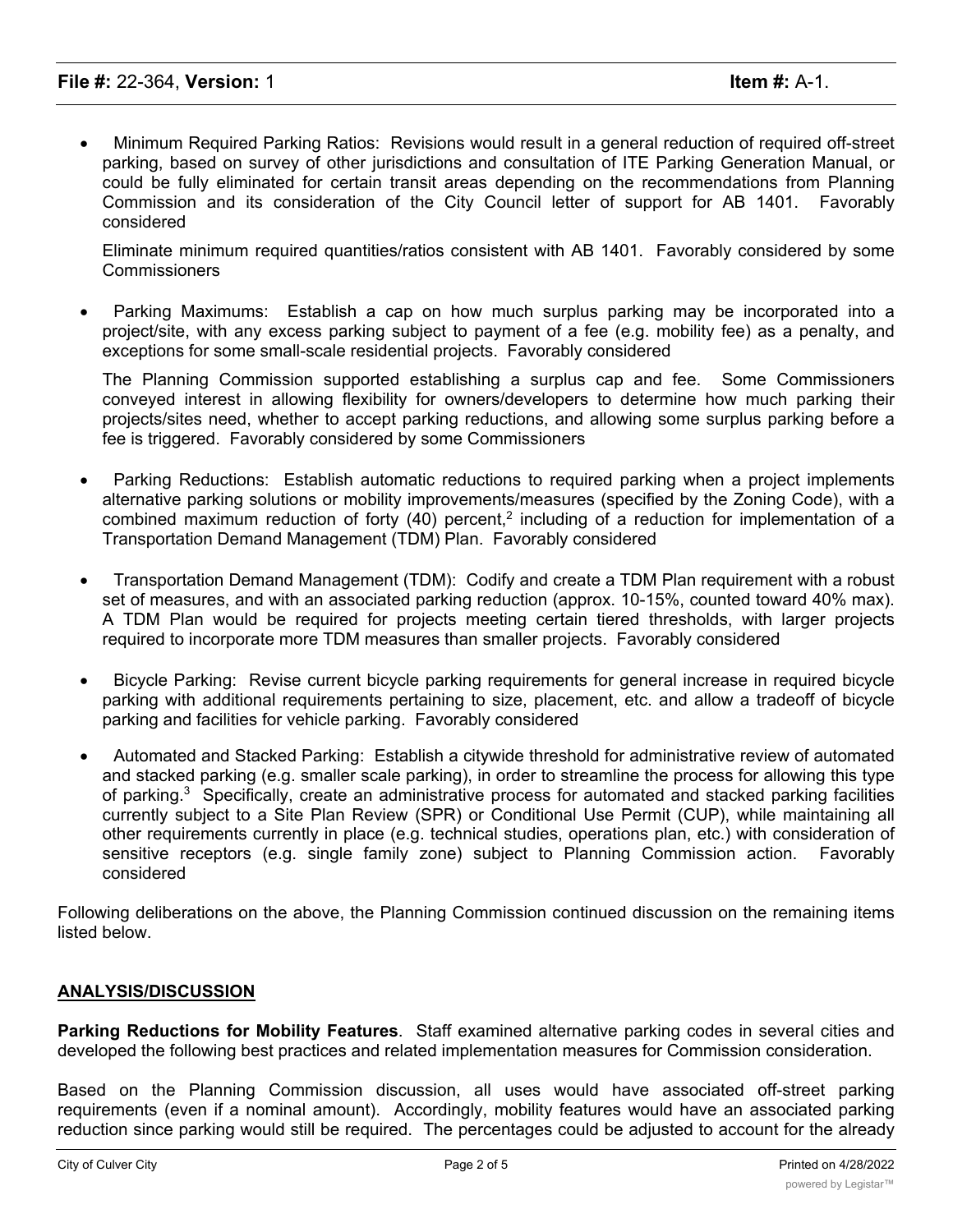low parking requirements if a nominal amount is adopted.

In addition, projects meeting certain criteria would be required to create a TDM Plan, which would incorporate mobility measures with assigned parking reductions as well as other measures. All measures will have an assigned point value (i.e. number of points), which would be tallied to meet a specified minimum value required to achieve credit.

The list of planned mobility measures includes the following.

- In-Lieu Fees: Eliminate existing language allocating the fees to be used for development of parking facilities; and eliminate the language requiring that a parking reduction by payment of an in-lieu fee be approved with consideration of proximity to transit, mobility options, other parking configurations and/or a shared parking analysis. Fees could be paid on a price per stall basis without additional considerations and would simply apply toward provision of mobility features within the associated project area.
- · Car-Share: Allow a parking reduction for certain uses (e.g. mixed-use developments, hotels, and motels) with provision of on-site car-share (e.g. substitute two (2) required parking spaces for each carshare parking space provided on-site a parking requirement, with up to 10-25% reduction)
- · Carpool/Vanpool: Allow parking reduction for certain uses with the provision of preferential parking for rideshare vehicles and rideshare matching
- Bikeshare: Allow a parking reduction for certain developments that incorporate on-site bikeshare or are within a certain distance from City-sponsored bikeshare facility, and assign a point value for projects without a parking requirement
- · Proximity to Transit: Allow a parking reduction for certain uses within 0.25 and 0.5 miles of a major transit stop. This measure would be eliminated or restructured if the full elimination concept (AB 1401) is recommended.
- · Travel Subsidies and Financial Incentives: Allow a parking reduction for certain uses and assign a point value for projects without a parking requirement, for the implementation of specific subsidies for alternative transit modes including the following:
	- o Metro Pass Subsidy
	- o Bike-Share Subsidy
	- o Parking Space Cash-Out Program
	- o Commuter Incentives for Non-drive-alone Modes
	- o Subsidized Rideshare Vehicles
	- o Pre-tax Transportation Benefits
- Unbundled Parking: Allow a parking reduction (e.g. 15%) for certain developments/uses (e.g. nonresidential, mixed-use) within the TOD or certain distance from eligible transit, when all development parking is unbundled
- Ride-Hail: Allow a reduction in required parking for commercial uses that incorporate on-site ride-hail parking
- · Bicycle Parking: Allow a parking reduction for non-residential and mixed-use developments that provide bicycle parking in excess of minimum bicycle requirements (e.g. up to 15% reduction at a rate of one (1) vehicle parking space per four (4) short-term or long-term bicycle parking spaces in excess of minimum required)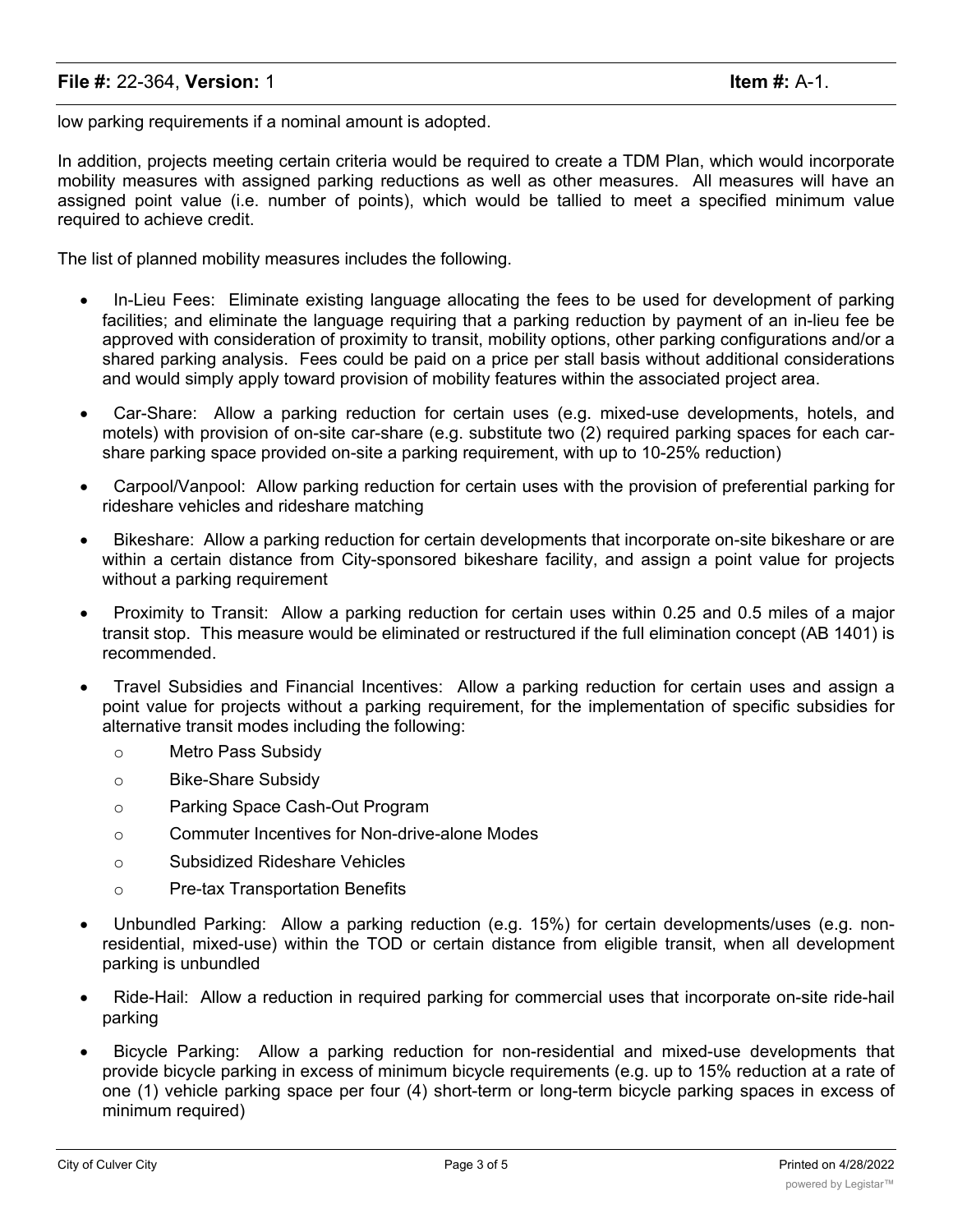- · Transportation Demand Management (TDM) Plan: Establish a requirement for a TDM Plan that incorporates a minimum combination of mobility measures, which have varying associated point values and/or parking reduction values. The requirement for a TDM Plan will be based on project size, with the minimum required number of points (and mobility measures) tiered such that larger projects have a higher point value requirement. The mobility measures (above) with an assigned reduction would have a lower/zero point value since those measures already have an associated parking reduction. In addition, if aligning with the no parking concept (AB 1401), projects with a minimum parking requirement would have a lower scale of minimum points required.
	- o Multi-modal Infrastructure (e.g. carshare, bike facilities, etc.)
	- o Travel Subsidies and Financial Incentives
	- o Automobile Trip Consolidation
		- Shuttle Service
		- Ride-Share Matching Program
		- Guaranteed Ride Home Program
	- o Scheduling
		- Compressed Work Week
		- Remote Work
		- § Staggered Shifts/Flexible Work Hours
	- o Promotion
		- On-site Services and Amenities (e.g. showers, lockers, etc.)
		- Site-wide TDM Program Coordinator
		- Marketing/Targeted Outreach
	- o Other (Optional)
		- Parking Pricing (including for use by general public)
		- **•** Mobility Fee

A City Council discussion will be conducted regarding this matter prior to presenting a draft Zoning Code Amendment to the Planning Commission.

### **ATTACHMENTS:**

- 1. Planning Commission Staff Report Parking Discussion (August 11, 2021)
- 2. Compilation of Research Sources by Concept
- 3. City Council Staff Report pertaining to support of AB 1401 (May 24, 2021)

### **NOTES**

1. The City has focused development around transit nodes such as the Transit Oriented Development District adjacent to the Expo Light Rail line, reduced parking requirements by Council resolution when in proximity to transit, required mobility options in Conditions of Approval in new developments, permitted automated parking administratively in parking deficient area and is constructing a pilot circulator project between the TOD District and the downtown.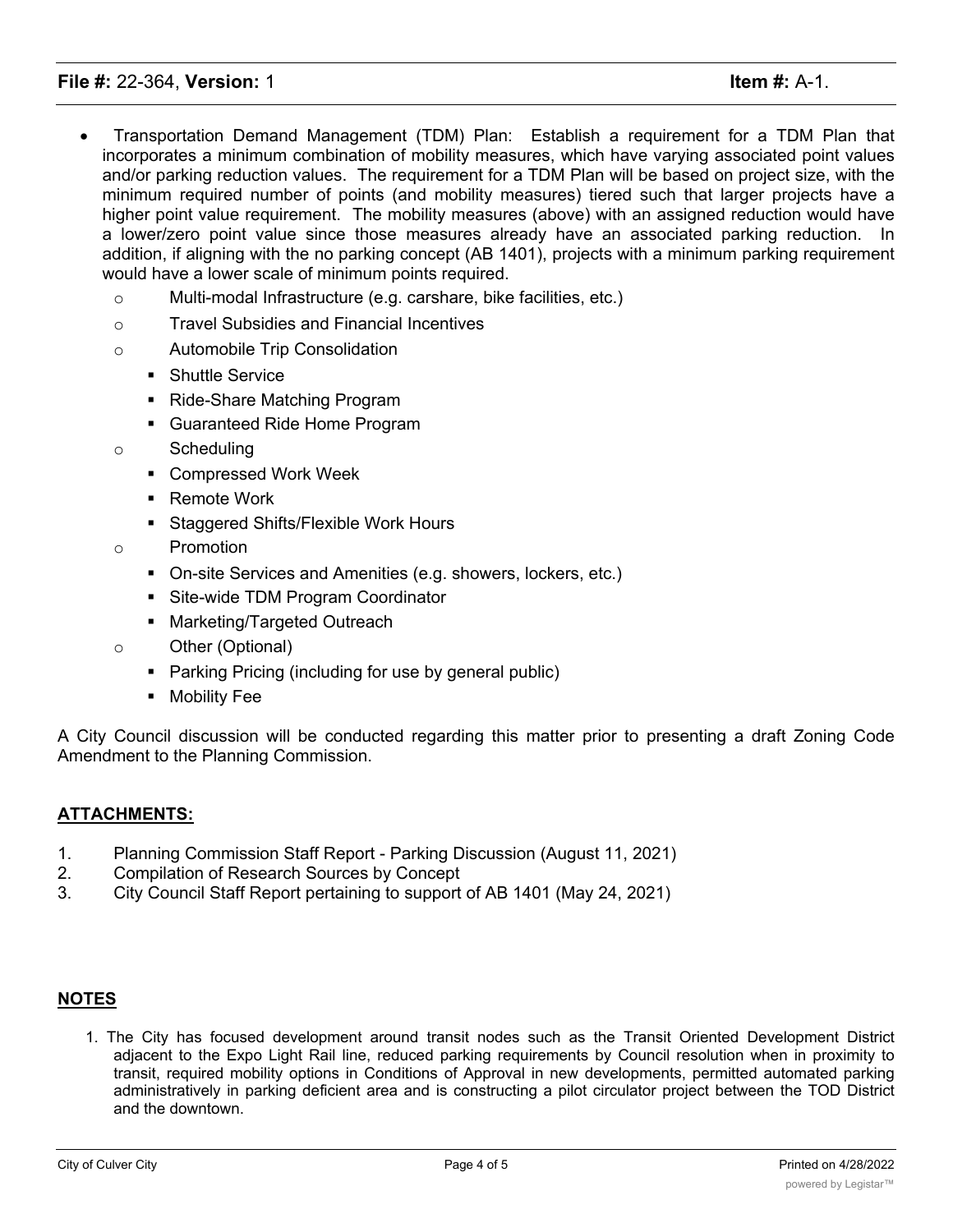- 2. 40% is the maximum parking reduction derived by staff based upon the data found regarding this topic as listed in Attachment No. 1 (Pages 1-2) under "Reduction Cap."
- 3. The Hayden Tract and Smiley Blackwelder areas are parking impacted areas per Section 17.320.025.C where automated parking may be administratively approved.

#### **MOTION**

That the Planning Commission:

Receive and discuss the summary of updates and parking concept information presented, and direct staff to return with a draft Zoning Code Amendment for Planning Commission consideration at a future meeting.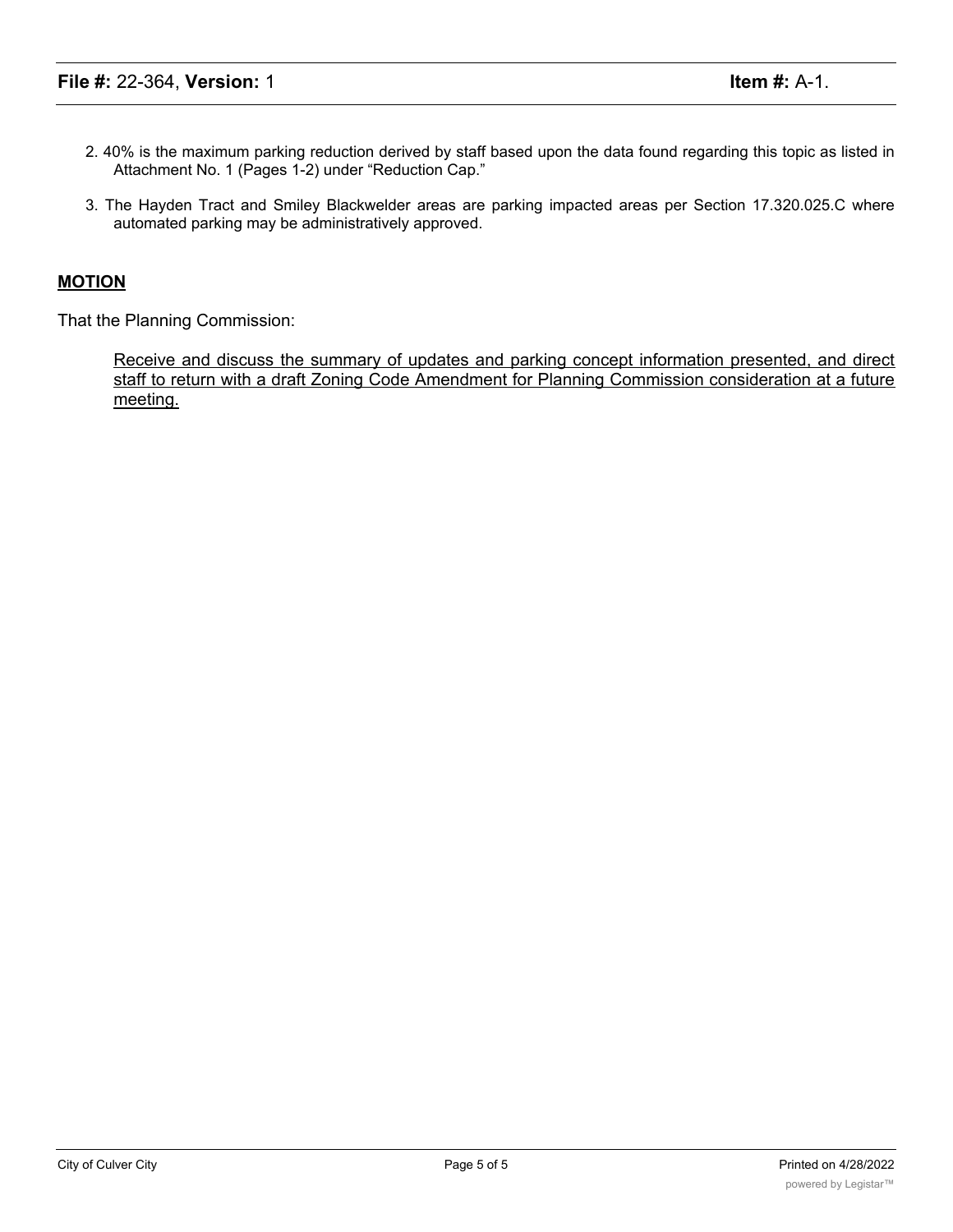

City of Culver City

# **Staff Report**

**File #:** 22-636, **Version:** 1 **Item #:** A-1.

**PC - ACTION ITEM: (1) Part 3 of Review and Discussion of Update and Informational Materials and Survey Regarding Comprehensive Revisions to Zoning Code Requirements and Standards Relating to Required Off-Street Parking Citywide; and (2) Direction to Staff Related to Discussion Items.**

**Meeting Date:** May 25, 2022

| <b>Contact Person/Dept: Gabriela Silva, Associate Planner</b><br>Andrea Fleck, Planning Technician |                         |                                      |  |  |  |  |
|----------------------------------------------------------------------------------------------------|-------------------------|--------------------------------------|--|--|--|--|
| <b>Phone Number:</b> (310) 253-5736 / (310) 253-5737                                               |                         |                                      |  |  |  |  |
| <b>Fiscal Impact: Yes []</b><br>No IXI                                                             |                         | <b>General Fund: Yes []</b><br>No[X] |  |  |  |  |
| <b>Public Hearing: []</b>                                                                          | <b>Action Item:</b> [X] | <b>Attachments: [X]</b>              |  |  |  |  |
| <b>City Council Action Required:</b>                                                               | Yes $\Pi$<br>No[X]      | Date: N/A                            |  |  |  |  |
| <b>Public Notification:</b> (Email) Meetings and Agendas - Planning Commission (05/19/2022)        |                         |                                      |  |  |  |  |
| <b>Department Approval:</b> Sol Blumenfeld, Community Development Director (05/12/2022)            |                         |                                      |  |  |  |  |

### **RECOMMENDATION**

Staff recommends that the Planning Commission (1) continue discussion of the Comprehensive Parking Code Update strategies presented August 11, 2021 and October 13, 2021, and of additional requested information, including community survey results; and (2) provide further direction relative to the discussion items.

## **BACKGROUND**

The City is advancing several mobility and transportation strategies related to off-street parking. City parking policies have evolved toward requiring less parking, concentrating parking at key public areas, sharing parking among uses and in general downsizing the parking footprint in new development in favor of encouraging use of alternative modes of transit.<sup>1</sup>

During the May 2020 joint Planning Commission and City Council study session on Parking and Mobility, staff was directed to prepare a Comprehensive Parking Code Amendment. Subsequently, in May 2021 the City Council acted in support of Assembly Bill (AB) 1401, which would have prohibited cities from implementing minimum parking requirements for any land use within a ½ mile of certain transit infrastructure. Though the bill was never approved by the State, this was an additional signal of the direction in which the City wishes to proceed. Staff continued to research potential parking code changes and on August 11, 2021, staff presented the Planning Commission with summaries of the research conducted and proposed parking code amendments for consideration. During the discussion, the Planning Commission provided feedback to staff on the items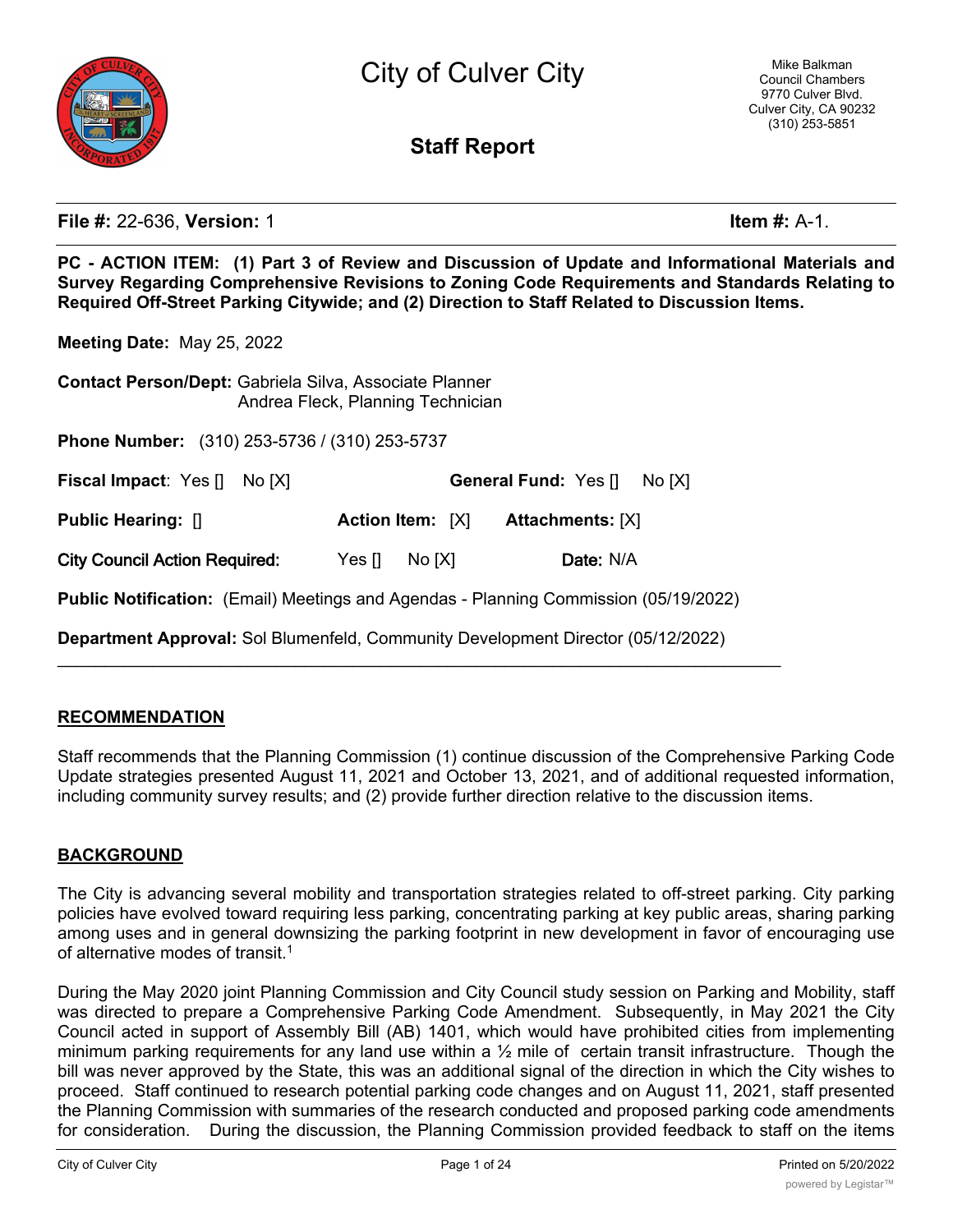listed below and, in general, Planning Commission responded favorably to the concepts, though some Commissioners expressed a desire for a more measured approach regarding to some of the concepts, like fully eliminating parking minimums.

- · *Minimum Required Parking Ratios*: General reduction of required off-street parking, based on survey of other jurisdictions and consultation of ITE Parking Generation Manual. Full elimination of minimum required quantities/ratios consistent with AB 1401 was favored by only some Commissioners. This bill has not moved forward.
- · *Parking Maximums:* Establish a cap on how much surplus parking may be provided, with any excess parking subject to payment of a fee (e.g., mobility fee) as a penalty, and exceptions for some small-scale residential projects. The Planning Commission supported establishing a surplus cap and fee. Some Commissioners conveyed interest in allowing flexibility for owners/developers to determine how much parking their projects/sites need, whether to accept parking reductions, and allowing some surplus parking before a fee is triggered.
- · *Parking Reductions:* Establish automatic reductions to required parking when a project implements alternative parking solutions or mobility improvements/measures (specified by the Zoning Code), with a combined maximum reduction of 40 percent,<sup>2</sup> including a reduction for implementation of a Transportation Demand Management (TDM) Plan when applicable.
- · *Transportation Demand Management (TDM*): Codify and create a TDM Plan requirement with a robust set of measures, and with an associated parking reduction (approx. 10-15%, counted toward 40% max). A TDM Plan would be required for projects meeting certain tiered thresholds, with larger projects required to incorporate more TDM measures than smaller projects.
- · *Bicycle Parking*: Revise current bicycle parking requirements for general increase in required bicycle parking with additional requirements pertaining to size, placement, etc. and allow a tradeoff of bicycle parking and facilities for vehicle parking.
- · *Automated and Stacked Parking:* Establish a citywide threshold for administrative review of automated and stacked (vertical) parking (e.g. smaller scale parking), in order to streamline the process for allowing this type of parking.<sup>3</sup> The Commission favored creating an administrative process for automated and stacked parking facilities currently subject to a Site Plan Review (SPR) or Conditional Use Permit (CUP), while maintaining all other requirements currently in place (e.g. technical studies, operations plan, etc.) with consideration of sensitive receptors (e.g. residential zones).

Following deliberations on the above, the Planning Commission continued discussion on the items pertaining to parking reductions for mobility measures.

Staff returned to the Planning Commission on October 13, 2021 to continue the discussion. The Planning Commission discussed the concepts listed below and revisited some of the topics discussed in the previous meeting, provided feedback, and requested additional research. The comments from the Commission were voluminous and complex requiring staff to address each comment extensively to effectively move forward toward drafting code language. In addition, seventeen (17) members of the public provided comments regarding the item.

**Parking Reductions for Mobility Features**. Allowing reductions to required parking through implementation of the mobility features noted below.

In-Lieu Fees: Allow a parking reduction by payment of a fee in-lieu (for a portion required parking to address project mobility features. Fees could be paid on a price per stall basis without additional

considerations and would simply apply toward provision of mobility features within the associated project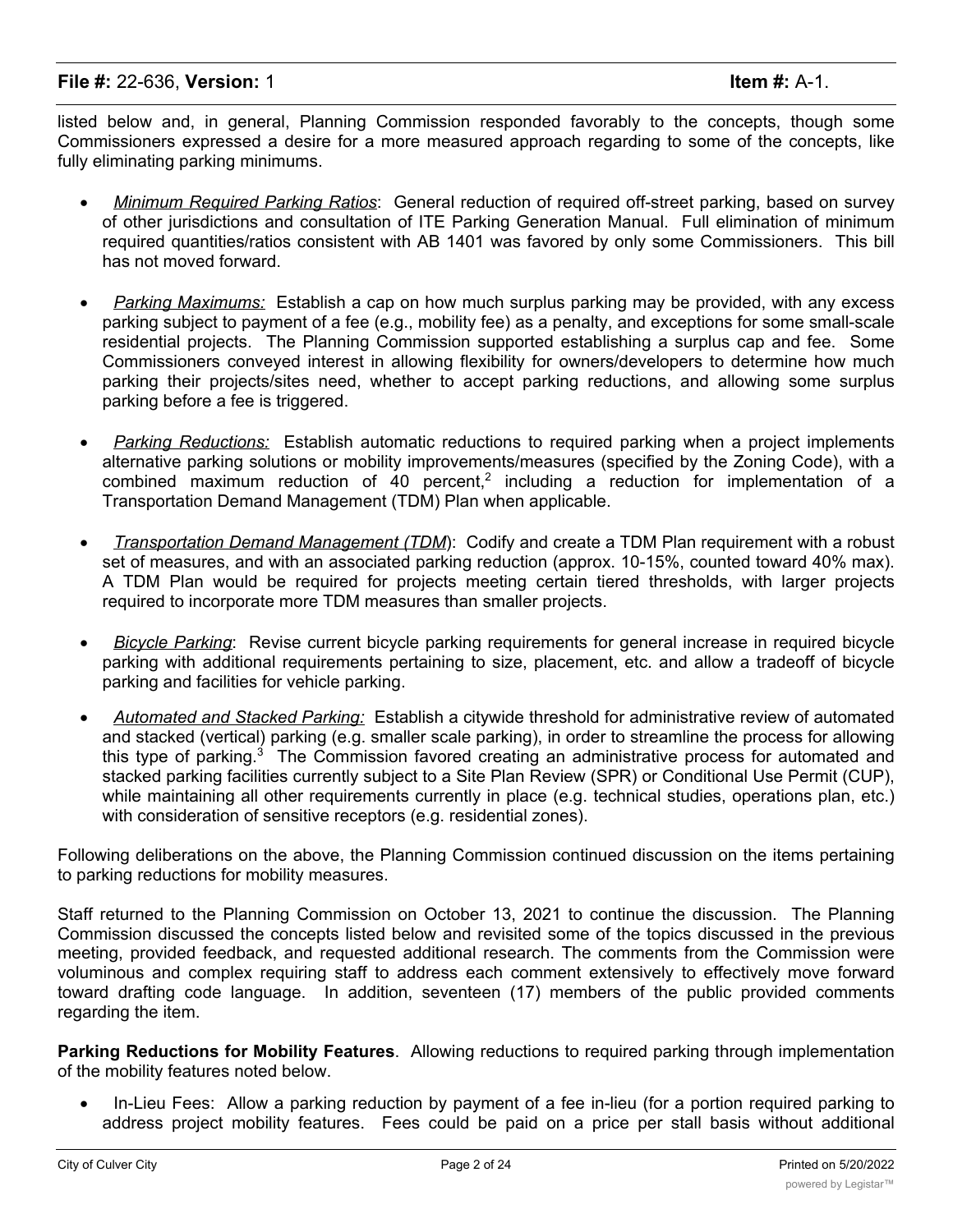considerations and would simply apply toward provision of mobility features within the associated project area.

- Car-Share: Allow a parking reduction for certain uses (e.g. mixed-use developments, hotels, and motels) with provision of on-site car-share
- Carpool/Vanpool: Allow a parking reduction for certain uses with the provision of preferential parking for rideshare vehicles and rideshare matching
- · Bikeshare: Allow a parking reduction for certain developments that incorporate on-site bikeshare or are within a certain distance from City-sponsored bikeshare facility
- Proximity to Transit: Allow a parking reduction for certain uses within 0.25 and 0.5 miles of a major transit stop.
- · Travel Subsidies and Financial Incentives: Allow a parking reduction for certain uses, for the implementation of specific subsidies for alternative transit modes including the following:
	- o Metro Pass Subsidy
	- o Bike-Share Subsidy
	- o Parking Space Cash-Out Program
	- o Commuter Incentives for Non-drive-alone Modes
	- o Subsidized Rideshare Vehicles
	- o Pre-tax Transportation Benefits
- Unbundled Parking: Allow a parking reduction (e.g. 15%) for certain developments/uses (e.g. nonresidential, mixed-use) within the TOD or certain distance from eligible transit, when all development parking is unbundled
- Ride-Hail: Allow a parking reduction for commercial uses that incorporate on-site ride-hail parking
- · Bicycle Parking: Allow a parking reduction for non-residential and mixed-use developments that provide bicycle parking more than minimum bicycle requirements
- · Transportation Demand Management (TDM) Plan: Establish a requirement for a TDM Plan that incorporates a minimum combination of mobility measures, which have varying associated point values. The requirement for a TDM Plan will be based on project size, with the minimum required number of points (and mobility measures) tiered such that larger projects have a higher point value requirement. The mobility measures (above) with an assigned reduction would have a lower/zero-point value since those measures already have an associated parking reduction.
	- o Multi-modal Infrastructure (e.g. carshare, bike facilities, etc.)
	- o Travel Subsidies and Financial Incentives
	- o Automobile Trip Consolidation
		- Shuttle Service
		- Ride-Share Matching Program
		- § Guaranteed Ride Home Program
	- o Scheduling
		- § Compressed Work Week
		- Remote Work
		- § Staggered Shifts/Flexible Work Hours
	- o Promotion
		- On-site Services and Amenities (e.g. showers, lockers, etc.)
		- Site-wide TDM Program Coordinator
		- Marketing/Targeted Outreach
	- o Other (Optional)
		- Parking Pricing (including for use by general public)
		- **•** Mobility Fee

Public comment during the meeting was primarily in support of reducing or eliminating parking minimums and establishing parking maximums; speakers cited different reasons for supporting these measures, including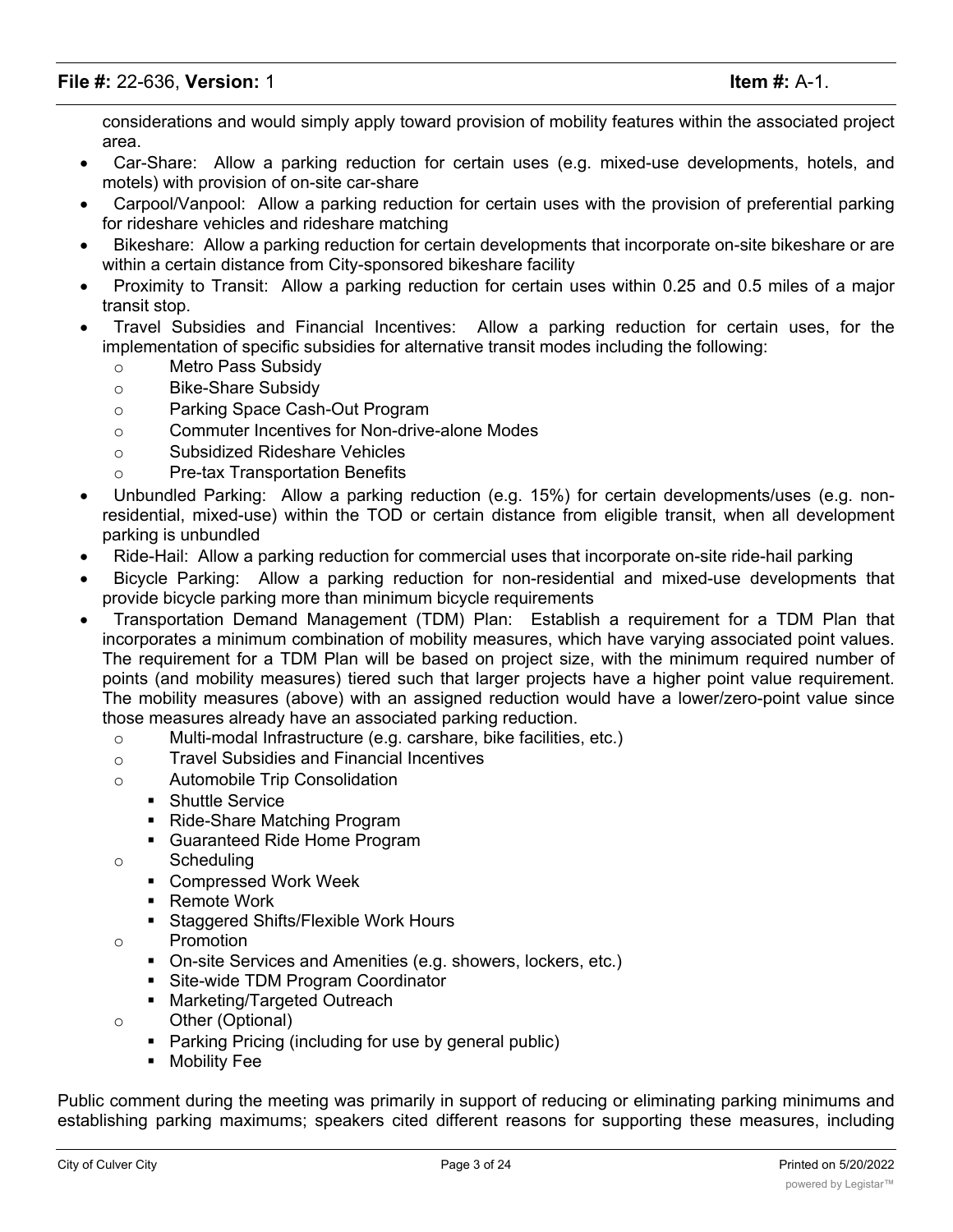housing affordability, climate change, improving mobility, etc. There were some speakers who expressed opposition to reducing off-street parking requirements citing concerns such as increased congestion (from drivers searching for parking), economic decline for businesses and developer concerns that parking maximums are inconsistent with tenant desires

The feedback provided by the Planning Commission included the following.

- · Allow vehicle parking reductions for providing bicycle parking to be based on providing required bicycle parking rather than surplus bicycle parking
- Allow parking reductions to be higher for bikeshare, bicycle parking, and other alternative modes that are not vehicle-oriented, and lower for ridehail and careshare
- Allow for a higher combined reduction beyond forty (40) percent
- Provide more detail on the TDM thresholds that consider scale of projects
- · Provide sample scenarios using the proposed measures to better illustrate potential implementation methods and outcomes

The additional research requested included review of the parking standards for Minneapolis, review of City of Los Angeles' Transit Oriented Communities Incentive Program, further review of the reductions for bicycle parking from City of Los Angeles and City of Santa Monica. Staff researched the above and examined the parking requirements for the cities suggested by Commission.

Staff clarified during the meeting that the approach to the discussion is focused on the higher parking generating uses/developments. In addition, staff clarified that certain residential parking standards would also be informed by Housing Element Update (HEU) and General Plan Update (GPU), which are underway.

### **ANALYSIS/DISCUSSION**

The analysis below summarizes the Planning Commission's prior comments and provides responses.

#### *Comments and Responses*

- Dana Sayles:
	- 1. Would like to see more information from other cities regarding changes affecting residential multi-family and single-family.

During the meeting staff conveyed that the HEU residential land use options could inform much of the direction regarding parking for smaller-scale residential development. The HEU has been approved by the City and the approval process continues with the State Department of Housing and Community Development. Below is a summary of the City's current parking ratios and ratios from other cities that can inform new parking standards.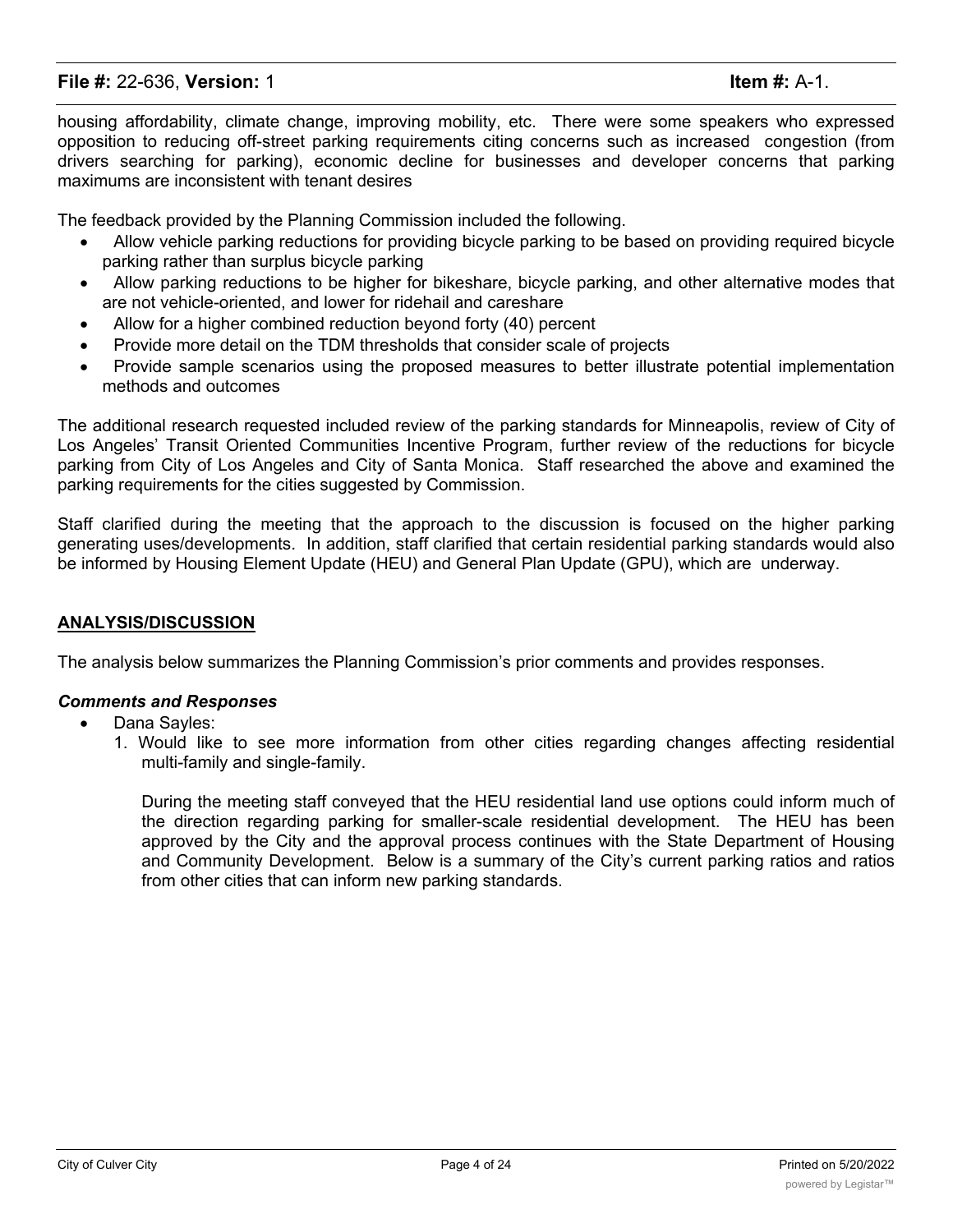| Residential Parking Ratios |                                                                                                                                                                                                                                                                                                                                                                                                                    |                                                                                                                                                                                                                                                                                               |                                                                                                                                                                                                                                         |                                            |  |
|----------------------------|--------------------------------------------------------------------------------------------------------------------------------------------------------------------------------------------------------------------------------------------------------------------------------------------------------------------------------------------------------------------------------------------------------------------|-----------------------------------------------------------------------------------------------------------------------------------------------------------------------------------------------------------------------------------------------------------------------------------------------|-----------------------------------------------------------------------------------------------------------------------------------------------------------------------------------------------------------------------------------------|--------------------------------------------|--|
|                            | Single<br>Family                                                                                                                                                                                                                                                                                                                                                                                                   | Duplex and Triplex                                                                                                                                                                                                                                                                            | Multi-Family<br>$(4 +$<br>units)                                                                                                                                                                                                        | Guest                                      |  |
| Santa<br>Monica            | 2 per unit                                                                                                                                                                                                                                                                                                                                                                                                         | Studio - 1 per unit*<br>1 bed - 1.5 per unit*<br>2+beds - 2 per unit*                                                                                                                                                                                                                         | (Same<br>duplex/<br>as<br>triplex)                                                                                                                                                                                                      | 1 per 5 units<br>(affordable:<br>0 spaces) |  |
| West<br>Hollywood          | 2 per<br>unit<br>(+1<br>for<br>second unit)                                                                                                                                                                                                                                                                                                                                                                        | Studio up to 500 sq.<br>ft. $-1$ space<br>Studio & 1-bed > than<br>500 - 1.5 per unit<br>2-3 beds - 2 per unit<br>4+beds - 3 per unit                                                                                                                                                         | Same<br>duplex/<br>as<br>triplex                                                                                                                                                                                                        | 1 per 4 units                              |  |
| Pasadena                   | 2 per unit                                                                                                                                                                                                                                                                                                                                                                                                         | 2 per unit                                                                                                                                                                                                                                                                                    | 1 per unit < 650 sq. ft.<br>2 per unit ≥ 650 sq. ft.                                                                                                                                                                                    | 10<br>1<br>per<br>units                    |  |
| Berkeley                   | By District (R-3, R-4, R-5)                                                                                                                                                                                                                                                                                                                                                                                        | 1 to 9 units (if roadway less than 26-ft in Hillside Overlay) - 1 per unit<br>10+ units (if roadway less than 26-ft in Hillside Overlay) - 1 per 1,000 sq. ft.<br>All other Districts (if roadway less than 26-ft in Hillside Overlay) - 1 per unit<br>None required for districts not listed |                                                                                                                                                                                                                                         |                                            |  |
| Portland.<br>0R            | No parking is required for residential uses in the single-dwelling zones. For<br>all other zones, the minimum number of required parking spaces for a site<br>with a residential use is:<br>0 to 30 dwelling units - no parking required<br>31 to 40 dwelling units - 0.20 spaces per unit (min)<br>41 to 50 dwelling units - 0.25 spaces per unit (min)<br>51 or more dwelling units - 0.33 spaces per unit (min) |                                                                                                                                                                                                                                                                                               |                                                                                                                                                                                                                                         |                                            |  |
| Seattle, WA                | 1 per unit                                                                                                                                                                                                                                                                                                                                                                                                         | 1 per unit                                                                                                                                                                                                                                                                                    | 1 per unit, or 1 per<br>each<br>efficiency<br>2<br>units**                                                                                                                                                                              | None noted                                 |  |
| Minneapolis<br>ΜN          | No<br>minimum<br>and<br>no<br>maximum                                                                                                                                                                                                                                                                                                                                                                              | No minimum and no<br>maximum                                                                                                                                                                                                                                                                  | 2 per unit max; 1.5<br>per unit<br>in<br>max<br>specified<br>transit<br>areas                                                                                                                                                           | No standard                                |  |
| <b>ITE</b>                 | Not Listed                                                                                                                                                                                                                                                                                                                                                                                                         | Not Listed                                                                                                                                                                                                                                                                                    | Not Listed                                                                                                                                                                                                                              | Not Listed                                 |  |
| <b>Culver City</b>         | 2 per unit                                                                                                                                                                                                                                                                                                                                                                                                         | 2 per unit                                                                                                                                                                                                                                                                                    | Studio micro-unit -<br>0.5 per unit<br>Studio & 1 bed ≤ 900<br>sq. ft - 1 per unit<br>Studio & 1 bed > 900<br>sq. ft. - 2 per unit<br>2-3 bed - 2 per unit<br>4-bed - 3 per unit<br>1 space for every<br>additional bedroom<br>above 4. | 1 per 4 units                              |  |

\*50% reduction for "affordable" \*\*None required for "affordable"

2. Believes there is still a need for both minimums and maximums. Expressed the market will influence how much parking is provided. Would like to create a 'happy medium', as to how much parking is required/provided, between our current requirements and no parking.

Staff believes the City can consider a hybrid approach. Some cities have maximums for just certain districts or uses but maintain minimums for some circumstances, while other cities have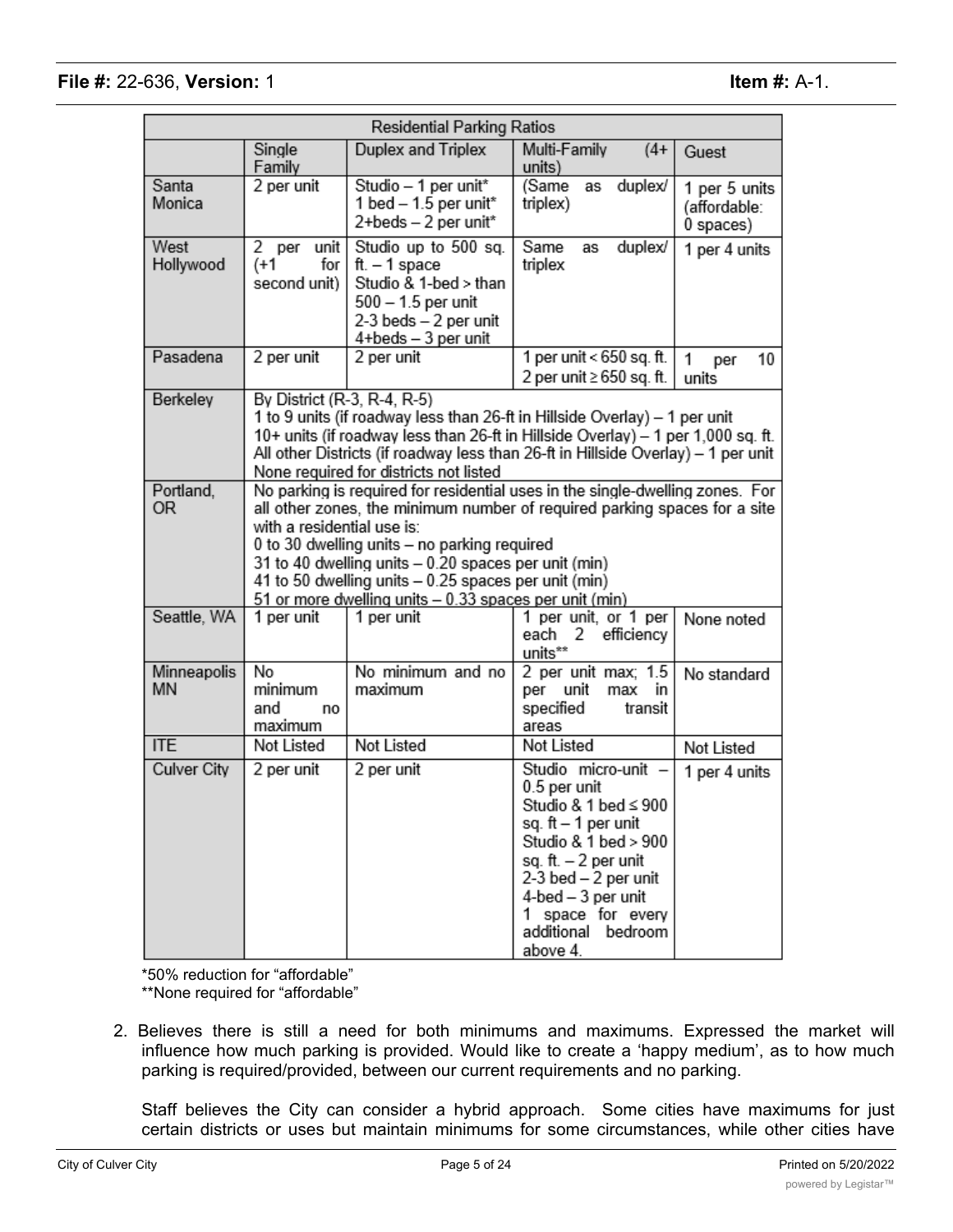various caps.

| City             | Approach to Parking Maximums                                                                                                                                                                                                                                                                                                                                                                                                                      |
|------------------|---------------------------------------------------------------------------------------------------------------------------------------------------------------------------------------------------------------------------------------------------------------------------------------------------------------------------------------------------------------------------------------------------------------------------------------------------|
| Santa<br>Monica  | Hybrid<br>Still requires minimums (e.g. Citywide and Parking Overlay Area 1)<br>Parking maximums are applied in the following circumstances to the<br>Downtown Community Plan Area                                                                                                                                                                                                                                                                |
| San<br>Francisco | Maximums only<br>No parking is required for nearly all uses, and all parking ratios are<br>maximum allowable (Planning Commission consideration of a Conditional<br>Use required for any excess parking where allowed)                                                                                                                                                                                                                            |
| Berkeley         | Hybrid<br>Still requires minimums.<br>Parking maximums are applied in the following circumstances:<br>Commercial (C-W) District: 5:1,000 sq. ft. (food service) and 4:1,000 sq.<br>ft. (all other commercial)<br>Manufacturing Districts: Specific uses at different rates (per table)<br>Residential uses: within 1/4 mile of major transit stop or along (qualified)<br>transit corridor - 0.5 per dwelling unit                                |
| Minneapolis      | Hybrid (per the standards below)<br>Developments with non-residential uses to provide no fewer than 10 total<br>parking spaces on a zoning lot<br>The City's table of uses with ratios represent the maximum allowable<br>parking (rather than minimum) for each use based on 3 location<br>categories (i.e. citywide and 2 transit districts)<br>A zoning lot shall not contain more than 100 vehicle parking spaces in a<br>surface parking lot |
| Hartford,<br>СT  | Required parking is equal to maximum parking<br>The City's table of uses with ratios represent the required parking and are<br>also the maximum allowable parking for each use<br>Several uses require a 'special permit review' or site plan review to<br>determine required parking                                                                                                                                                             |

As it relates to the specific items concerning the number of parking spaces that may be required for a particular development or site, the first item assessed is the existing Zoning Code Table 3-3, which currently functions to specify the minimum required parking. Based on research and feedback from Planning Commission and City Council, this table could be revised to reduce the amount of required off-street parking as may be suggested by the research data. For example, the current requirement for office uses is one (1) space for 350 sq. ft. of gross floor area. Based on the research conducted by staff of other jurisdictions and the Institute of Transportation Engineers (ITE) Parking Generation Manual (2019), staff concluded a range of required parking as low as one (1) space per 1,000 sq. ft. and as high as one (1) space per 300 sq. ft., with an average of one (1) space per 500 sq. ft. If the City chooses to adopt the average number. That would represent a thirty (30) percent reduction from the current minimum required rate. It is expected that most ratios/rates will be proposed to be reduced based on the research, and reductions in these rates could range from ten (10) to thirty (30) percent depending on the direction of the Planning Commission and City Council.

For parking maximums (and minimums), there are several methodologies implemented throughout the country as listed below and as shown in the examples above.

· Adopting a table that lists the maximum parking allowed for all uses (as a ratio or as a set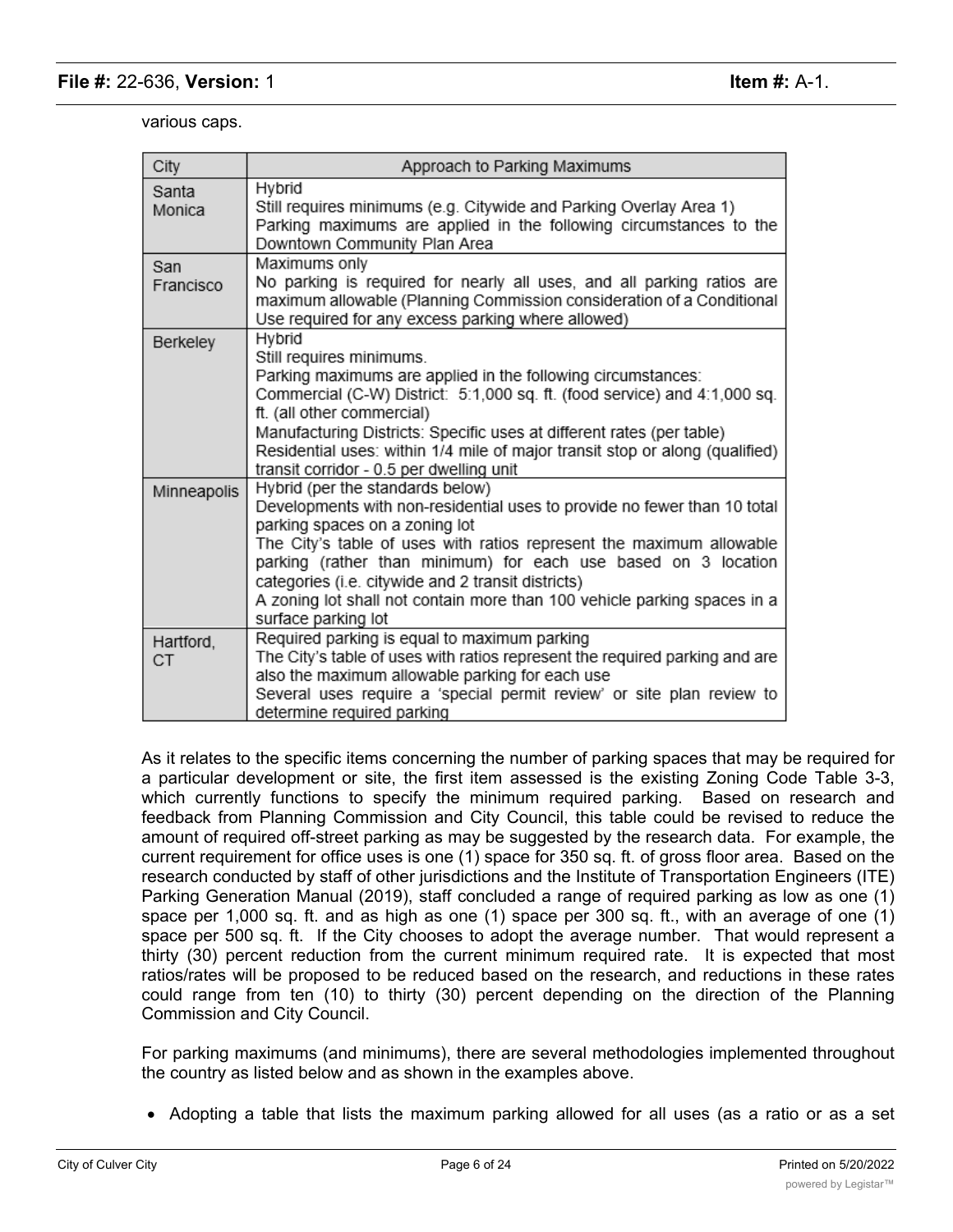number), with no minimum required (e.g. a project/site could potentially provide zero parking)

- Implementing a cap that allows a surplus above the (minimum) required as percentage or as a fixed number (e.g. maximum surplus of 2 spaces or 5% (whichever is greater) above the required minimums)
- · Variations of the above include setting such maximums, but only for certain zones/districts or only for certain uses; or allowing a surplus through a discretionary process, such as a use permit

The concept suggested by staff is to keep the (minimum) required parking table while reducing the required rates and adding a cap for surplus parking (without discretionary review). The cap would be a percentage of the required parking and the percentage would be tiered, such that projects with more parking would be allowed a lower percentage of surplus. For example, projects/sites required to provide up to 100 spaces could be allowed a surplus of fifteen (15) percent while projects/sites required to provide more than 100 spaces could be allowed a surplus of ten (10) percent. As noted in the research provided by staff, caps based on percentages range from five (5) to fifty (50) percent (no limit in some cases). In any case, any such surplus would be subject to payment of a fee. The outcome of this option could be a reduction of on-site parking overall from what is currently required, particularly for projects required to take parking reductions from TDM as explained in response No. 10 and No. 30 below. As noted in the example in response No. 10, a project that currently requires 379 parking spaces, would then be required to provide 159 but limited to a maximum of 175 (total), with the additional 16 (surplus) spaces being subject to payment of a fee. The 159 assumes a 40% maximum reduction and that the project is required to take the reduction. Under this scenario and the noted assumptions, a project currently requiring a minimum of 379 spaces and allowed an unlimited number of spaces, would be required 159 and allowed a maximum of 175, which would be a 51% reduction from current requirements.

3. A 'one size' scenario may not be appropriate (for mobility requirements). Believes language should allow flexibility for large developments/businesses while not being burdensome for smaller developments/ businesses.

Other cities researched did not have a sliding scale for parking requirements in general but did have scale/threshold as to which projects are subject to providing mobility features/TDM, and in many cases differed depending on the feature. (Also see information in response No. 30).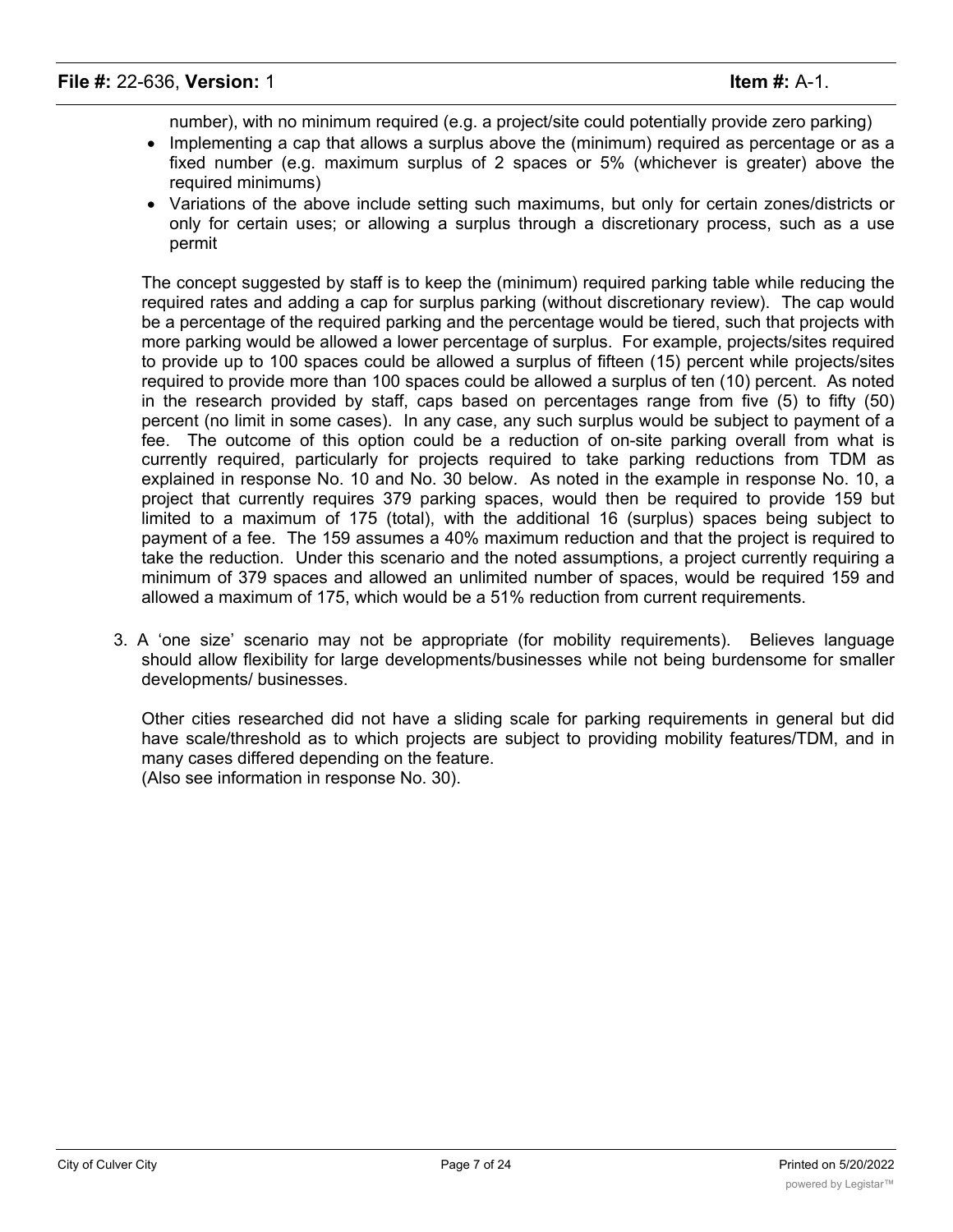| Source             | Measure                                                              | Threshold                                                                                                                                                                                                                                                                                                                                                                                                                                                                     |  |  |  |  |
|--------------------|----------------------------------------------------------------------|-------------------------------------------------------------------------------------------------------------------------------------------------------------------------------------------------------------------------------------------------------------------------------------------------------------------------------------------------------------------------------------------------------------------------------------------------------------------------------|--|--|--|--|
| Santa<br>Monica    | Carpool<br>and<br>Van Pool                                           | All commercial uses where there are more than 50 parking<br>spaces on the site shall provide permanently designated car<br>and vanpool parking spaces                                                                                                                                                                                                                                                                                                                         |  |  |  |  |
|                    | <b>TDM</b>                                                           | Any development that will result in the construction of 7,500<br>square feet of nonresidential floor area or more, 16<br>residential units or more, or mixed-use projects of 16<br>residential units or more with any associated non-residential<br>components.<br>Any business employing 10 or more employees                                                                                                                                                                |  |  |  |  |
| Glendale           | Transportation<br>Demand<br>and<br><b>Trip Reduction</b><br>Measures | Three tiers<br>Tier 1: 25,000 sq. ft. nonresidential development or<br>All new residential development with 100+ units, or<br>Mixed-use projects with 50+ residential units and<br>25,000 sq. ft or more of nonresidential floor area<br>Tier 2: 50,000 sq. ft. nonresidential development<br>Tier 3: 100, 000 sq. ft. nonresidential development                                                                                                                             |  |  |  |  |
| Hermosa<br>Beach   | Transportation<br>demand<br>and<br>trip reduction<br>measures        | Three tiers of nonresidential development<br>Tier 1: 25,000 sq. ft.<br>Tier 2: 50,000 sq. ft.<br>Tier 3: 100, 000 sq. ft.                                                                                                                                                                                                                                                                                                                                                     |  |  |  |  |
| Berkeley           | TDM                                                                  | Applicable to specific district(s)<br>New construction with more than 25 parking spaces<br>Any new building with residential units<br>New structures or additions over 20,000 sq. ft.                                                                                                                                                                                                                                                                                         |  |  |  |  |
| Portland,<br>0R    | Carpool                                                              | Carpool parking spaces required for:<br>Office, industrial, and institutional uses with more than 20<br>parking spaces (5 spaces or 5% of parking spaces on site).                                                                                                                                                                                                                                                                                                            |  |  |  |  |
|                    | <b>TPDM Plan</b>                                                     | Transportation and parking demand management (TPDM)<br>plan and measures are required in the commercial/mixed<br>use and multi-dwelling zones when new development<br>includes more than 10 dwelling units, or the addition of more<br>than 10 dwelling units                                                                                                                                                                                                                 |  |  |  |  |
| Minneapolis<br>MN  | <b>TDM</b> Plan                                                      | 50 - 249 dwelling units<br>25,000 - 200,000 sq. ft. non-residential floor area<br>250 or more dwelling units<br>200,000+ sq. ft. of non-residential floor area<br>5,000 sq. ft. of reception/meeting floor area<br>10,000 sq. ft. of shopping center floor area<br>Any use, building, or expansion as determined by the<br>Planning Director and City Engineer                                                                                                                |  |  |  |  |
| St.<br>Paul,<br>MN | <b>TDM Plan</b>                                                      | New or phased construction of 20,000 GFA or more of a<br>nonresidential use<br>25 or more new dwelling units.<br>Any development or redevelopment, including phased<br>construction, over 40,000 sq. ft.<br>Any development or redevelopment providing 100 or more<br>accessory off-street parking spaces<br>Any change resulting in a parking increase of 25%, or 50%<br>accessory off-street parking spaces, whichever is less, and<br>providing 100 or more parking spaces |  |  |  |  |

4. Recommends requirements to be scaled and respond to the project size. See above. (Also see information in response No. 30).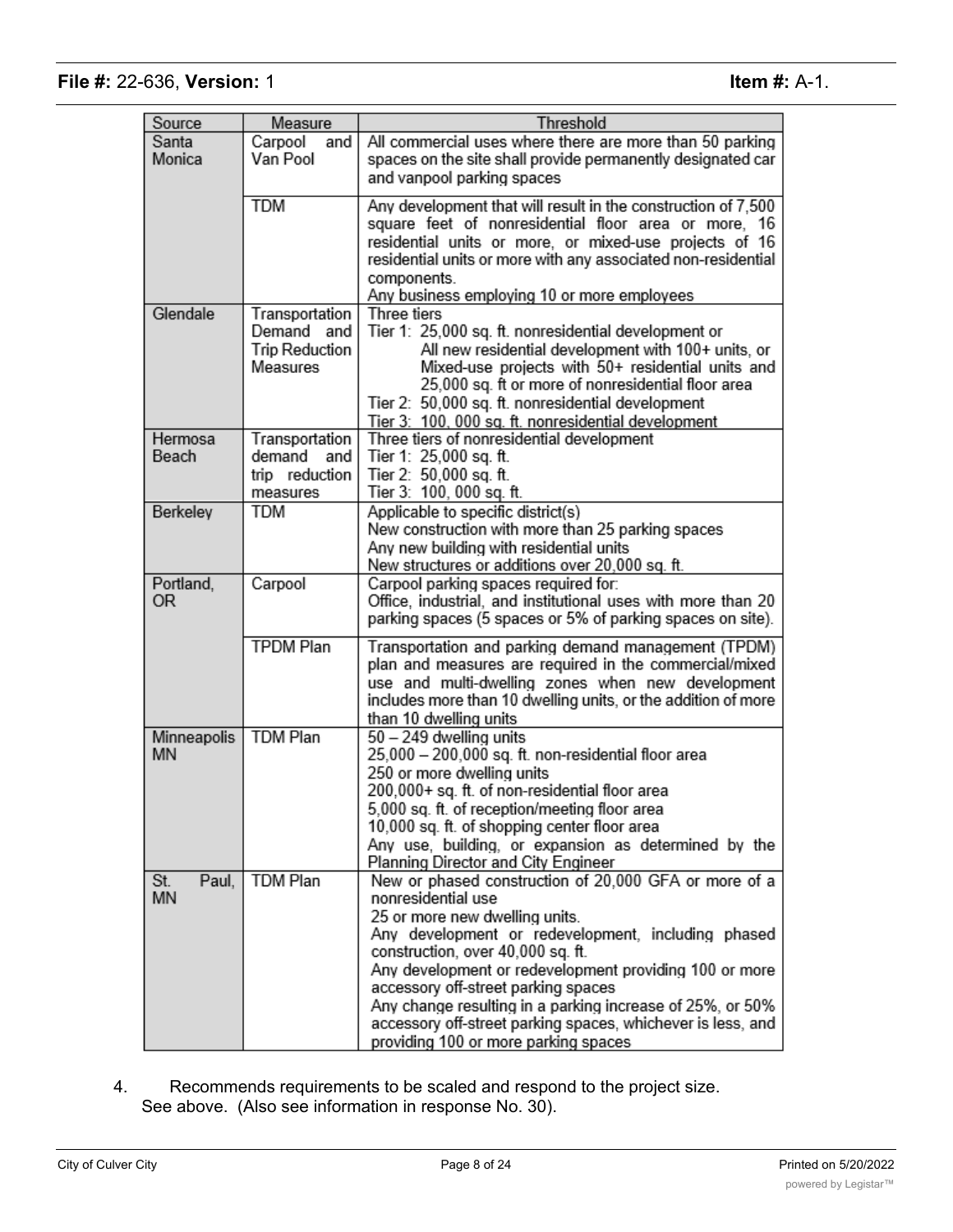5. Would like to table discussion and see more details overall.

Additional research and responses are provided. In the interest of staff time and resources, draft language and text changes will be provided following completion of Commission discussions.

6. Prefers focus to be on measures that are concrete that can be incorporated into projects (e.g., bikeshare) rather than encouraging using other cars.

Based on staff's research, cities use a combination of measures. Below is a list of cities that use carshare as a parking reduction measure. Staff believes that given the level of mobility infrastructure currently present, an approach that utilizes a full range of measures would be optimal, particularly as the City transitions into a more robust state of mobility and alternative transit options. One consideration that can be made is to still incorporate carshare as a tool while assigning a more conservative parking reduction.

| Source                                                                                                                                   | Ratio                                              | Reduction                                                                  |
|------------------------------------------------------------------------------------------------------------------------------------------|----------------------------------------------------|----------------------------------------------------------------------------|
| SANDAG, Parking Strategies<br>for Smart Growth - June 2010                                                                               | N/A                                                | 2-5% potential reduction                                                   |
| Car-Sharing: Where and How<br>It Succeeds (2005) Report by<br>National Academies<br>of<br>the<br>Sciences Engineering<br>and<br>Medicine | 1 carshare vehicle: 5 cars                         | 20% of car-share members<br>give up their car                              |
| Santa Monica, CA                                                                                                                         | 2<br>carshare<br>space:<br>required parking spaces | 25% maximum or 10 spaces,<br>whichever is less                             |
| Denver, CO                                                                                                                               | carshare space:<br>5<br>required parking spaces    | No maximum reduction                                                       |
| West Hollywood, CA                                                                                                                       | 2<br>carshare space:<br>required parking spaces    | 4 spaces maximum                                                           |
| Austin, TX                                                                                                                               | carshare space: 20<br>required parking spaces      | 40% cumulative reduction (for<br>any one or combination<br>οf<br>measures) |
| Prior Project Requirement /<br>Condition (3727 Robertson -<br>Mixed-Use)                                                                 | carshare<br>0<br>space:<br>required parking spaces | None<br>consideration<br>for<br>οf<br>(part<br>overall parking reduction)  |

7. Prefers reductions for bicycle parking to be associated with simply meeting required bicycle parking rather than for excess bicycle parking, so would like that measure to be refined (like City of Los Angeles)

The Planning Commission can make this part of their recommendation as part of the review of draft a text amendment. Staff believes that although a goal of the amendment is to reduce parking footprint, that robust minimum bicycle parking requirements should be adhered to without parking reductions first and reductions provided once the minimums are met. This is given that the current parking ratios will likely be lower in the future. Some cities surveyed require that bicycle parking be excess to qualify for a parking reduction.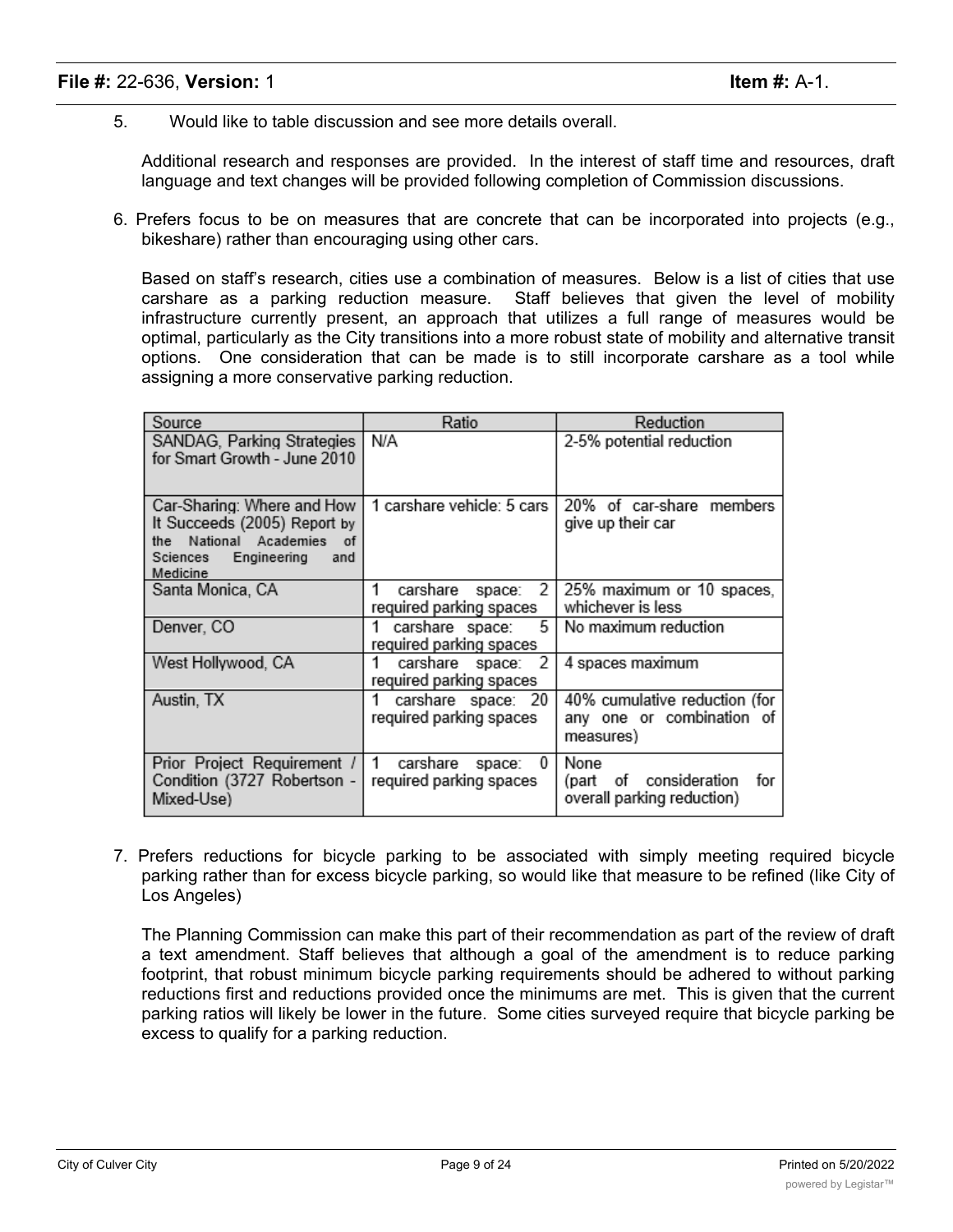| Source          | Reduction                                            |
|-----------------|------------------------------------------------------|
| Los Angeles     | 10-30% - for providing minimum required bicycle      |
|                 | parking                                              |
| Santa Monica    | 15% - for non-required bicycle spaces                |
| Glendale        | 10% - for bicycle parking above required             |
| Berkeley        | 10% - for bicycle parking above minimum required     |
| Seattle, WA     | 20% - for long-term bicycle parking provided (not    |
|                 | specified as above required)                         |
| Portland, OR    | 25% - for non-required bicycle spaces                |
| Bend, OR        | 5-10% - for providing twice as many covered, secured |
|                 | bike racks as required by code                       |
| Minneapolis, MN | No reduction - required as TDM at a 50% greater rate |
|                 | than otherwise required by code                      |

8. Consider scooter docking station or similar mobility hub as a mobility measure.

Staff consulted Public Works and Transportation Departments. The Transportation Department is currently working on Mobility Hub Standards with corresponding consultants and will coordinate with Current Planning as that progresses to ensure consistency and compatibility. At this time, Public Works does not allow micro-mobility in the public right-of-way, so these improvements, if required, would have to be accommodated on-site or as determined in the future (e.g., as part of Transportation Department's mobility hub requirements/standards).

9. Would like proposed measures to be easy to use (e.g., not require additional City Council action).

The initial approach by staff is for mobility measures and parking reductions to be automatic to create standards that are clear and can be implemented efficiently, although some cities surveyed do require a use permit for some reductions or in some districts. However, some items may require action or consideration by the Director, Planning Commission, and/or City Council, as ultimately decided by Council as part of the final Zoning Code Amendment language.

10. Agrees the discussion would benefit from seeing concrete examples applying the proposed measures.

Below is a sample scenario with a proposed project description taken from an actual project that has been approved.

Example Scenario - Multi-story 132,500 sq. ft. office development (similar to 8777 Washington Blvd)

- Based on current requirements, requires 379 parking spaces, 392 provided, surplus of 13
- · Using the average ratio (1:500 described above in response No. 2), could require as few as 265 spaces (114 (i.e. 30%) less than current code)
- · Based on the scale of the project, would be required to prepare a TDM Plan (as explained in responses No. 3 above and No. 30 below), incorporating mobility measures from all categories (multi-modal infrastructure, travel subsidies and financial incentives, automobile trip consolidation, scheduling, and promotion)
- · A reduction would be applied for the TDM Plan and for mobility measures assigned a reduction (based on what is incorporated into the TDM Plan for the required number of points for the corresponding tier). Assuming the 40% maximum previously discussed, the new base required parking would be 159 spaces (220 (58%) less than current code)

 $\sim$  The parking maximum (or surplus parking) would be allowed based on a cap (to be determined) would be determined by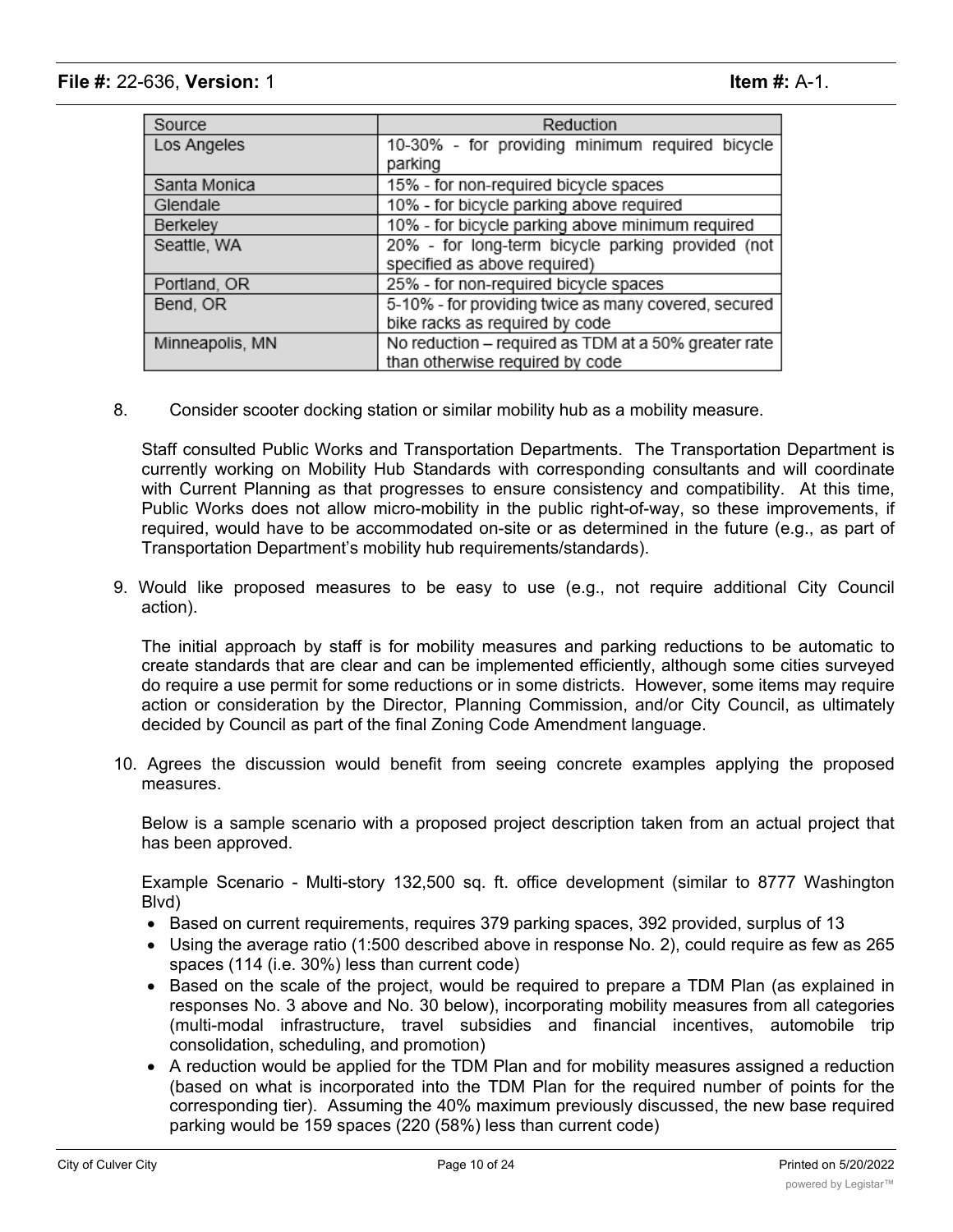- · The parking maximum (or surplus parking) would be allowed based on a cap (to be determined) from the 159 spaces; assuming a 10% allowance, 16 surplus spaces could be allowed, subject to payment of a fee
- 11. Recommends that state mandated measures not be codified since changes would trigger changing our Code.

State mandated measures, as it relates to parking, will not be codified. If there is a state measure for a parking reduction that applies to a project, and the project qualifies for a reduction under the Zoning Code, these may be able to be combined, similar to how density increases from the State can be combined with those provided for in the Zoning Code. This is subject to determination of the City Council during consideration of the Zoning Code Amendment.

12. Would like to see more information on proposed reductions/credits for change of use for existing structures; would like for it to be geared toward helping existing sites to thrive and expand uses without hinderance of additional parking.

Staff found that neighboring cities use a variety of approaches to address parking requirements for change of use within an existing structure. As shown in the table below, approaches vary from waiving a certain amount of parking spaces required by the change of use, to allowing a change of use without any additional parking. Staff is considering an approach that would waive a certain amount of parking spaces required by the change of use.

| Source             | Parking credits for change of use                                 |
|--------------------|-------------------------------------------------------------------|
| Santa Monica, CA   | No additional parking required if the change of use creates 3 or  |
|                    | fewer required parking spaces.                                    |
| West Hollywood, CA | No additional parking required if the change of use is from a     |
|                    | non-residential use to another non-residential use, or if the     |
|                    | structure or tenant space is less than 6,000 sf.                  |
| Pasadena, CA       | A change of use shall provide the minimum required number of      |
|                    | parking spaces required for the new use.                          |
| Seattle, WA        | A change of use shall provide the minimum required number of      |
|                    | parking spaces required for the new use, except that up to 20     |
|                    | required parking spaces are waived for new non-residential        |
|                    | uses in existing structures in commercial and industrial zones.   |
| Hermosa Beach, CA  | No additional parking is required for a change of use, except for |
|                    | late night alcohol establishments                                 |

- · Jen Carter
	- 13. Based on experience of reading articles by experts on parking/mobility, agrees the City should eliminate parking minimums and eliminate car use/dependency as it will be a move for the environment and for housing.
	- 14. Supports the parking/mobility Zoning Code amendments and believes concepts are going in the right direction; staff should move forward to make progress.
	- 15. Amendment should aim for a higher parking reduction allowance than forty (40) percent.

Based on staff's research the forty (40) percent threshold was derived using the range of reductions found as listed below. Staff's approach was to find a mid-point that would be a smoother transition from current standards. In addition, since parking ratios are also being generally reduced overall (as described in response No. 2 above), the reduction from mobility measures and TDM would essentially be greater than forty (40) percent from what is required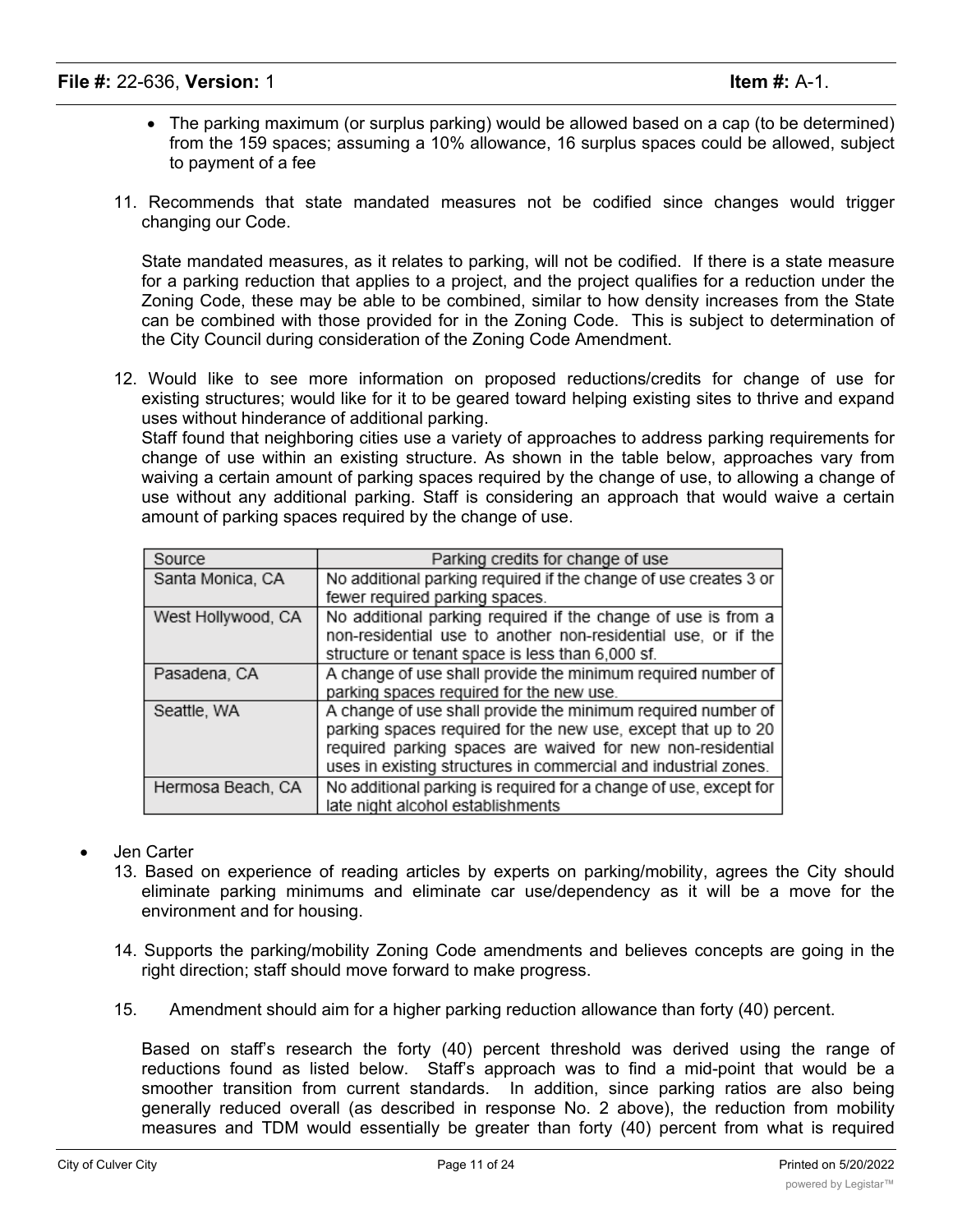currently.

| Source                                                                                                           | Reduction Cap                                   |
|------------------------------------------------------------------------------------------------------------------|-------------------------------------------------|
| San Diego, CA                                                                                                    | 15% maximum parking reduction                   |
| Seattle, WA                                                                                                      | 50% maximum parking reduction                   |
| Portland, OR                                                                                                     | 50% maximum parking reduction                   |
| Glendale, CA                                                                                                     | 30% maximum parking reduction                   |
| Denver, CO                                                                                                       | 50% maximum parking reduction                   |
| Austin, TX                                                                                                       | 40% maximum parking reduction                   |
| West Hollywood, CA                                                                                               | No maximum cumulative reduction specified       |
| of<br>Diego Association<br>San<br>Governments<br>(SANDAG),<br>Parking Strategies for Smart<br>Growth - June 2010 | No more than 75% parking reduction recommended. |

### · Ed Ogosta

16. Would like more information on when measures are optional and when measures are required.

Generally, mobility measures are optional when associated with parking reductions. Further, when part of a TDM plan requirement, a given mobility measure may not be specifically required but rather selected from a menu of options to fulfill a requirement of the required TDM plan. Below are a few examples of when mobility measures area required, as well as when a TDM plan is required.

| Source       | Measure                                  | Required/Not Required                                                                                                                         |  |  |  |
|--------------|------------------------------------------|-----------------------------------------------------------------------------------------------------------------------------------------------|--|--|--|
|              | Carpool and Van Pool                     | Required - if meeting threshold                                                                                                               |  |  |  |
| Santa Monica | Unbundled Parking                        | Required - if within a certain district, for both<br>non-residential;<br>100%<br>residential<br>and<br>affordable housing projects are exempt |  |  |  |
|              | TDM                                      | Required – if meeting threshold (square feet,<br>number of units)                                                                             |  |  |  |
| Glendale     | TDM<br>Trip<br>and<br>Reduction measures | Required - if meeting threshold (square feet,<br>number of units, etc.)                                                                       |  |  |  |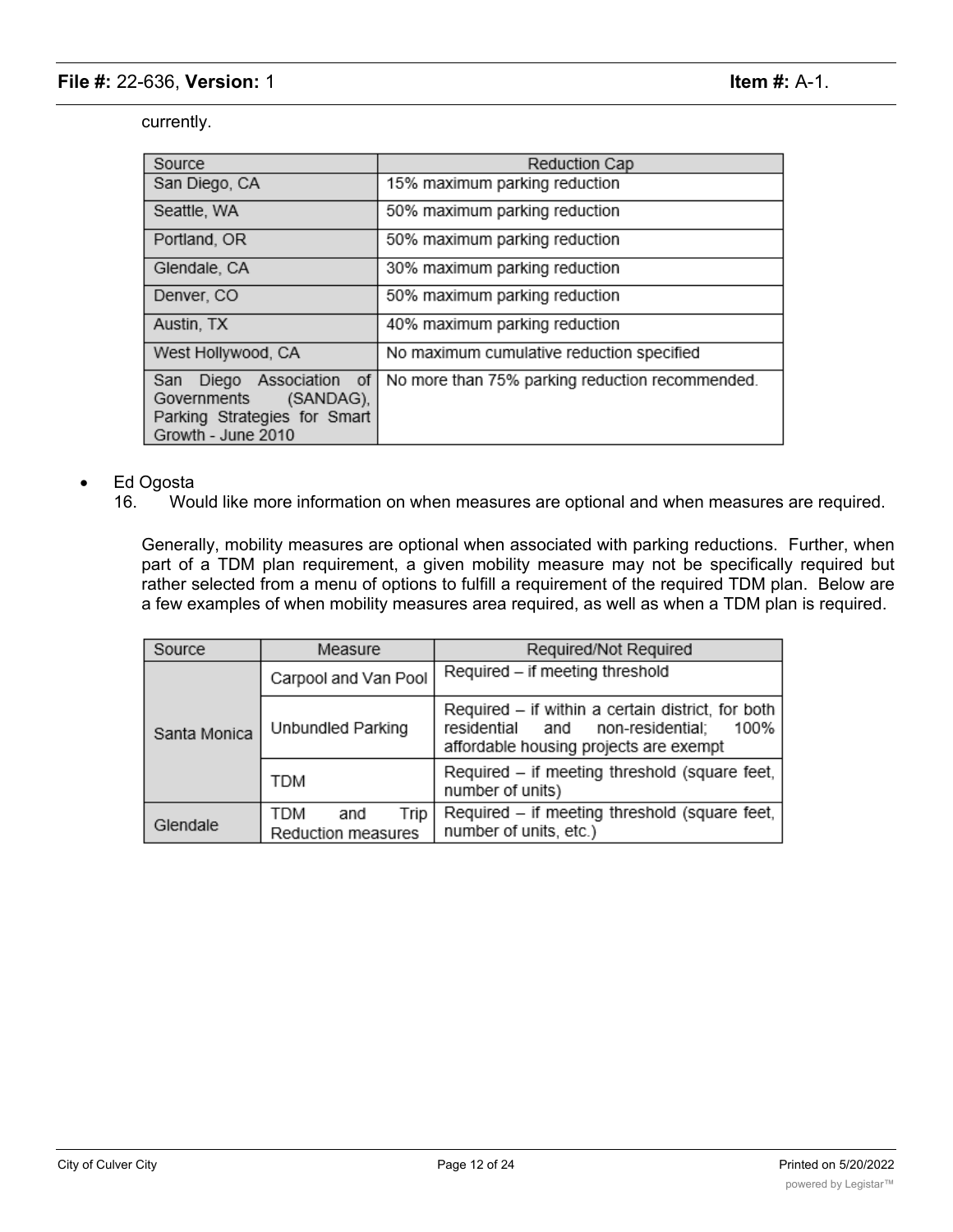| Source             | Measure                                  | Required/Not Required                                                                                                                                                                        |  |  |
|--------------------|------------------------------------------|----------------------------------------------------------------------------------------------------------------------------------------------------------------------------------------------|--|--|
| Hermosa<br>Beach   | Trip<br>TDM<br>and<br>Reduction measures | Required – if meeting threshold (square feet)                                                                                                                                                |  |  |
| San Diego          | Unbundled Parking                        | Required - all developments, except for<br>residential that also meet specific affordability<br>thresholds                                                                                   |  |  |
|                    | TDM                                      | Required - if meeting threshold (use, square<br>feet, parking spaces)                                                                                                                        |  |  |
| Berkeley           | Unbundled Parking                        | Required - if within a certain district for any<br>development with residential (a Use Permit<br>may be requested to waive this requirement for<br>projects that include affordable housing) |  |  |
| Portland, OR       | Carpool                                  | Required - if meeting threshold (use and<br>number of parking spaces)                                                                                                                        |  |  |
|                    | TPDM Plan                                | Required - if meeting threshold (number of<br>units)                                                                                                                                         |  |  |
| Minneapolis,<br>ΜN | TDM Plan                                 | Required – if meeting threshold (number of<br>units, square feet)                                                                                                                            |  |  |
| St. Paul, MN       | TDM Plan                                 | Required - if meeting threshold (square feet,<br>number of units, number of parking spaces)                                                                                                  |  |  |

17. Would like to understand how many current projects have TDM Plans.

Since the Zoning Code does not currently require TDM Plans, there are currently no projects that have a formal TDM Plan. However, as projects have been presented to the Planning Commission and/or City Council over the past few years, the City has required incorporation of TDM measures as Conditions of Approval. Below is a list of past projects that were required to incorporate TDM measures as part of the Conditions of Approval. In addition, Transportation, Public Works, and Community Development Departments will be working jointly on drafting a TDM Ordinance and TDM Plan requirements.

|                                                |                    | TDM Measures Required as Conditions of Approval |               |                |                |                  |          |                                   |
|------------------------------------------------|--------------------|-------------------------------------------------|---------------|----------------|----------------|------------------|----------|-----------------------------------|
|                                                | <b>TDM</b><br>Plan | TAP<br>Card<br>Subsidy                          | Car-<br>Share | Bike-<br>Share | Ride-<br>share | Mobility<br>Fund | Ridehail | Comply<br>with<br>CCMC<br>Title 7 |
| 8777 Washington<br>(Apple Offices)             | Х                  | Х                                               |               | Х              | х              | х                |          | х                                 |
| 8888 Washington                                |                    | Х                                               |               | Х              |                | Х                | х        |                                   |
| 8801-8809<br>Washington Blvd.<br>(Ivy Station) | Х                  | Χ                                               |               |                | х              |                  | x        | х                                 |
| 6161 Centinela<br>(Entrada)                    | Χ                  |                                                 |               |                |                |                  |          |                                   |
| 12337 Washington<br>(Culver Public<br>Market)  |                    | Х                                               |               |                |                |                  |          |                                   |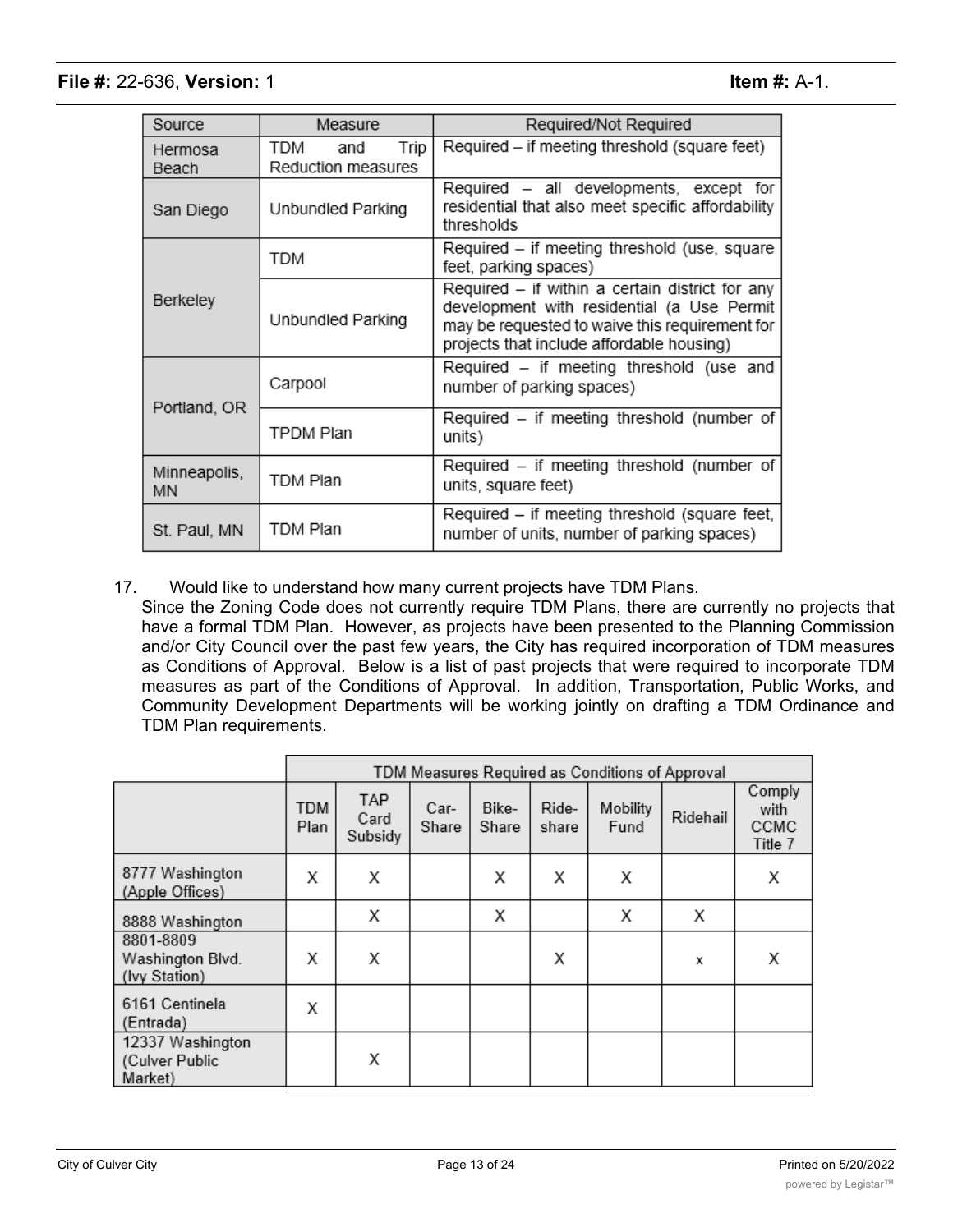|                                          | TDM Measures Required as Conditions of Approval |                        |               |                |                |                  |          |                                   |
|------------------------------------------|-------------------------------------------------|------------------------|---------------|----------------|----------------|------------------|----------|-----------------------------------|
|                                          | TDM<br>Plan                                     | TAP<br>Card<br>Subsidy | Car-<br>Share | Bike-<br>Share | Ride-<br>share | Mobility<br>Fund | Ridehail | Comply<br>with<br>CCMC<br>Title 7 |
| 9336 Washington Blvd<br>(Culver Studios) | Х                                               | Х                      |               | х              | х              | х                | х        | Х                                 |
| 3939 Landmark (Park<br>Century School)   |                                                 | Χ                      |               |                | х              | Х                |          |                                   |
| 3727 Robertson<br>(Mixed-Use Project)    |                                                 | Χ                      | Х             |                |                |                  | х        | х                                 |

18. There is a need for both parking minimums and parking maximums; we are operating within that grey area.

See information in response No. 2 above.

19. All the measures presented are good ideas but need more information on how we would implement to have a stronger opinion (different cities in examples implement measures differently, but unclear which is the best fit for Culver City).

See example in response No. 10 above. This illustrates staff's approach to the standards. This is a measured approach that allows a smoother transition from what is currently required by the Zoning Code and currently implemented for discretionary projects to the future requirements/standards, while transportation and mobility infrastructure continues to develop into the more robust condition that is needed.

- 20. Would like more details on the actual language to have a more in-depth discussion. Additional research and responses are provided. Draft language and text changes will be provided following completion of discussions.
- 21. Would like to see examples/summaries of how these might be implemented and give feedback on which seem reasonable, and which might be excessive. See example in response No. 10 above.
- Nancy Barba
	- 22. Generally supports the intent, but need to also address multi-family and single-family residential and not bifurcate land uses. See response No. 1 above.
	- 23. Supports eliminating minimums and studying instituting parking maximums. Staff believes there is some value to maintaining some minimum parking requirements, even if at nominal ratios. Some cities that incorporate parking maximums do so in a hybrid approach where some minimums are required, such that not all uses, or locations have zero parking required (see item No. 2 above).
	- 24. Ridehailing does produce more carbon emissions, so would like to see parking reductions to be shifted to bicycle parking, bikeshare, and rideshare and less on ridehail and carshare.

Based on staff's research, emissions produced by car-share and ridehail vehicles have traditionally outweighed the emissions reductions resulting from associated decreases in vehicle ownership.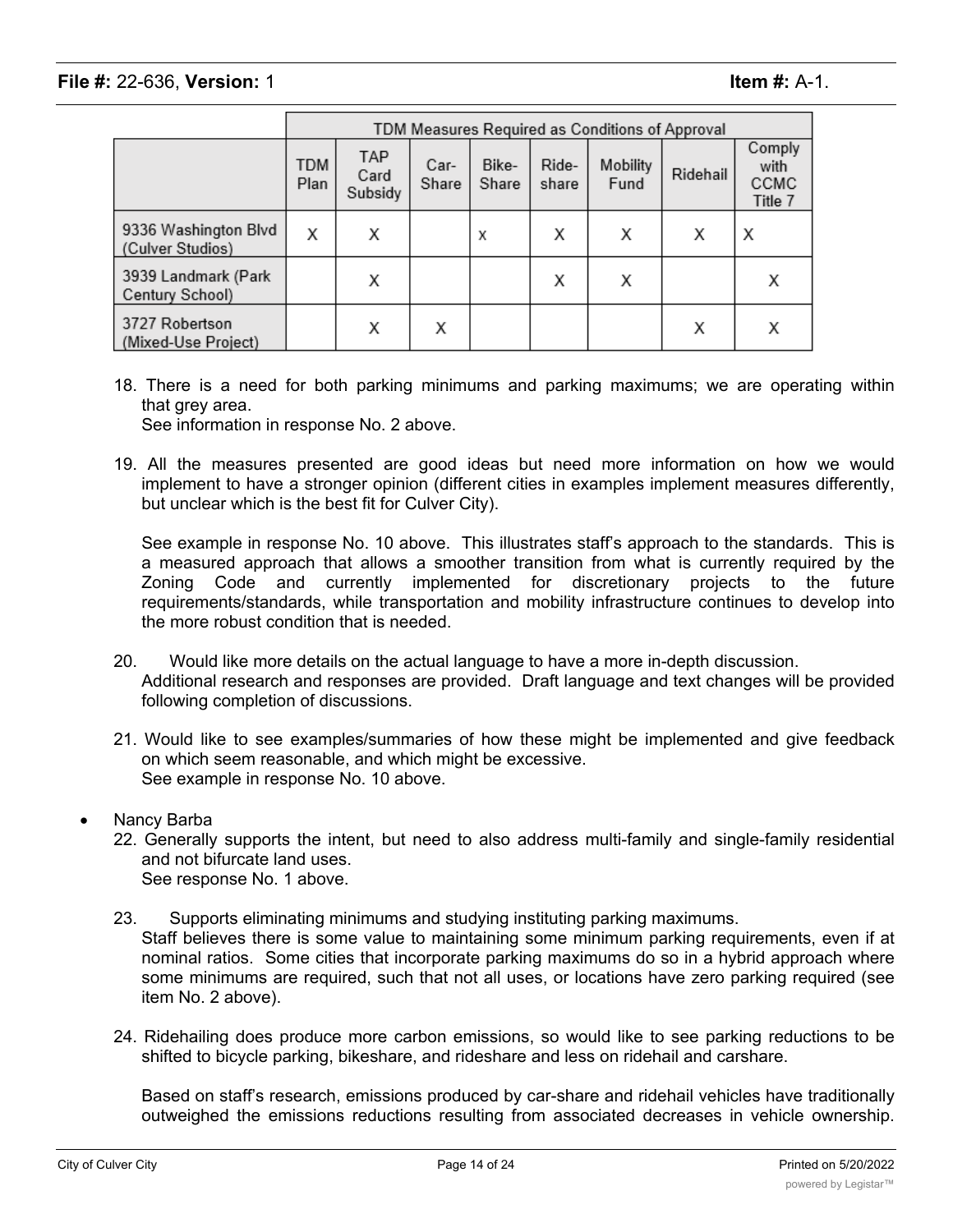However, studies also show that the shift toward vehicle electrification may make car-sharing and ridehailing more climate-friendly soon. In fact, in 2021, the California Air Resources Board (CARB) adopted regulations for ridehail companies to achieve an electrification target of 90% electric Vehicle Miles Travel (VMT) and an emissions target of 0 grams of  $CO<sub>2</sub>$  per passenger-mile-traveled by 2030. The regulations require that ridehail companies (e.g. Uber, Lyft) submit a compliance plan every two years beginning January 1, 2022 and a compliance summary report yearly. One 2020 study by the Union of Concerned Scientists indicated that an electric non-pooled ridehail trip generates 53% less emissions than a private vehicle, while an electric pooled ride-hailing trip generates about 68% less emissions than a private vehicle trip in the average car.

One of the primary objectives of the amendments to the City's parking requirement is to decrease the parking footprint. Staff believes that while ridehail and car-share measures may not currently result in emissions reductions, car-oriented mobility measures are still be a viable parking reduction strategy that will help achieve this objective as the City continues to develop its mass transit infrastructure over time.

- 25. Would like the combination of mobility measures to add up to having a lot less parking (e.g., a higher parking reduction than 40%). See response No. 15 above.
- 26. Mobility measures/parking reduction are going in the right direction, but do not go far enough.
- 27. Strongly supports unbundling parking.
- 28. Would like to see us emulating 'transit-oriented communities' that are done in City of Los Angeles.

As defined by Metro, Transit Oriented Communities (TOCs) are places (such as corridors or neighborhoods) that, by their design, allow people to drive less and access transit more. A Transit Oriented Community maximizes equitable access to a multi-modal transit network as a key organizing principle of land use planning and holistic community development. TOCs differ from Transit Oriented Development (TOD) in that a TOD is a specific building or development project that is fundamentally shaped by proximity to transit. TOCs promote equity and sustainable living in a diversity of community contexts by: (a) offering a mix of uses that support transit ridership of all income levels (e.g. housing, jobs, retail, services and recreation); (b) ensuring appropriate building densities, parking policies, and urban design that support accessible neighborhoods connected by multi-modal transit; (c) elevating vulnerable users and their safety in design; and (d) ensuring that transit related investments provide equitable benefits that serve local, disadvantaged and underrepresented communities.

The Transit Oriented Communities program from City of Los Angeles focuses on affordable housing. The State already implements provisions pertaining to parking rates for affordable housing, which is referenced in City of LA's TOC Guidelines, and with which the City will continue to comply. As noted in item No. 11 above, the City Council may determine as part of consideration of the future Zoning Code Amendment, if additional parking reductions will be allowed for projects already utilizing State parking standards.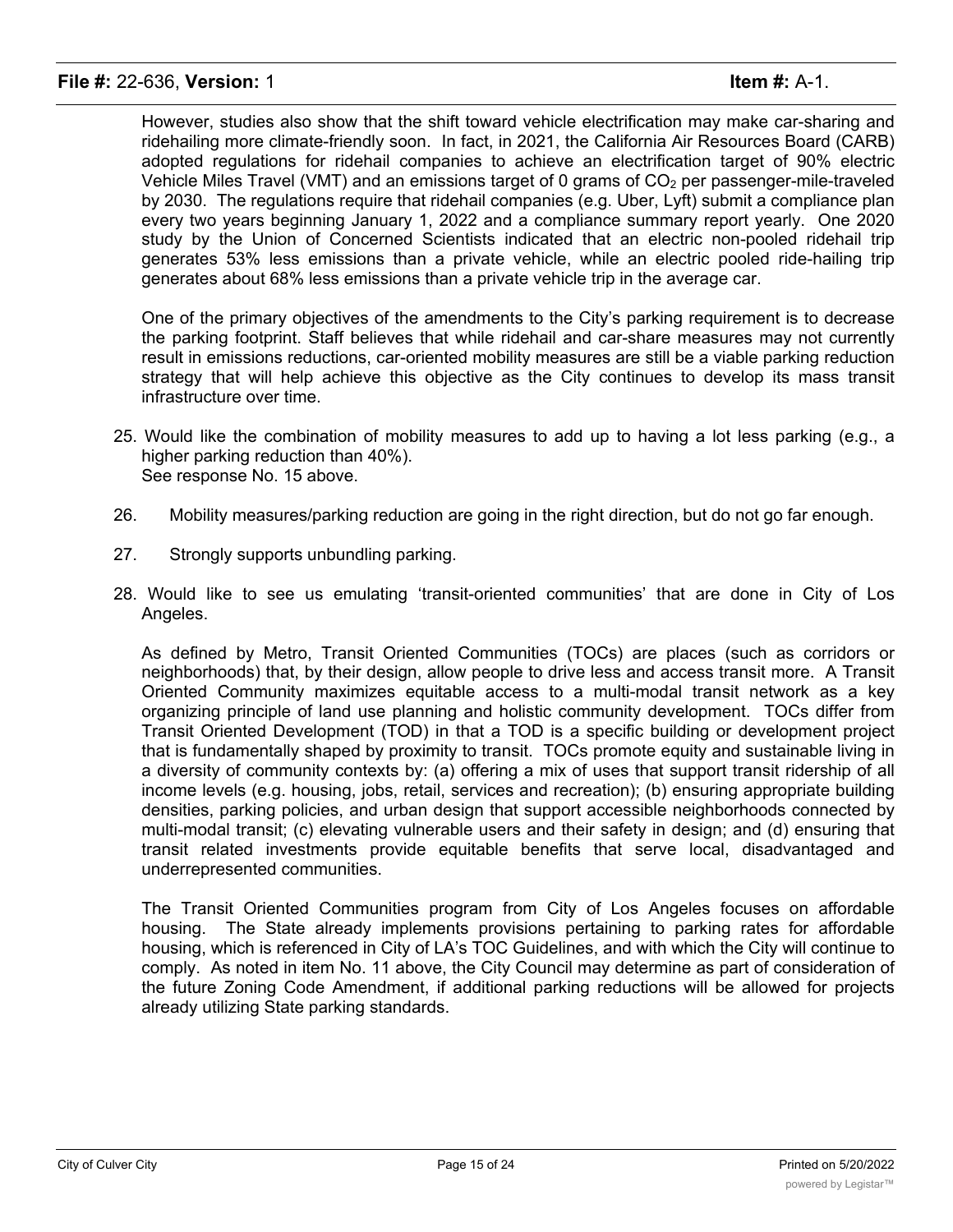| City of LA TOC Guidelines - Parking Standards                                                                                                                                                                                                                                                                                                                                                                                                                                                                                                                                                                                                                                                                                                                                                                                                                                                                                                                                                                                                                                                               |
|-------------------------------------------------------------------------------------------------------------------------------------------------------------------------------------------------------------------------------------------------------------------------------------------------------------------------------------------------------------------------------------------------------------------------------------------------------------------------------------------------------------------------------------------------------------------------------------------------------------------------------------------------------------------------------------------------------------------------------------------------------------------------------------------------------------------------------------------------------------------------------------------------------------------------------------------------------------------------------------------------------------------------------------------------------------------------------------------------------------|
| a. Residential Minimum Parking Requirements.<br>j. Tiers 1-3 - Required automobile parking for all residential units in an Eligible<br>Housing Development (not just the restricted affordable units), inclusive of<br>disabled and required guest parking, where applicable, shall be as follows:<br>1. For an Eligible Housing Development, required parking for all residential<br>units shall not exceed 0.5 spaces per bedroom<br>2. For an Eligible Housing Development that consists of 100% On-Site<br>Restricted Affordable units, exclusive of a manager's unit<br>units, there shall be no required parking for all residential units in the Eligible<br>Housing Development<br>3. Tier 2 - Regardless of the number of bedrooms in each unit, parking for<br>all residential units in an Eligible Housing Development shall not be required<br>to exceed 1 space per unit<br>4. Tier 3 - Required parking for all residential units in an Eligible Housing<br>Development shall not exceed 0.5 spaces per unit<br>ii. Tier 4 - No required parking for residential units in an Eligible Housing |
| Development.<br>b. Rounding. If the total number of parking spaces required for a development is<br>other than a whole number, the number shall be rounded up to the next whole<br>number.                                                                                                                                                                                                                                                                                                                                                                                                                                                                                                                                                                                                                                                                                                                                                                                                                                                                                                                  |
| c. Unbundling. Required parking may be sold or rented separately from the units,<br>except for all Restricted Affordable Units which shall include any required parking in<br>the base rent or sales price, as verified by HCIDLA.                                                                                                                                                                                                                                                                                                                                                                                                                                                                                                                                                                                                                                                                                                                                                                                                                                                                          |
| d. Bicycle Parking. The bicycle parking requirements in LAMC 12.21 A.16 apply.<br>The additional options to further reduce automobile parking through bicycle parking<br>replacement in LAMC 12.21 A.4 do not apply to TOC projects.                                                                                                                                                                                                                                                                                                                                                                                                                                                                                                                                                                                                                                                                                                                                                                                                                                                                        |
| e. Nonresidential Parking. A mixed-use project may reduce the nonresidential<br>automobile parking requirement for any ground-floor nonresidential use as follows:<br>Tier $1 -$ Up to a 10% reduction in the nonresidential parking requirement<br>İ.<br>Tier 2 – Up to a 20% reduction in the nonresidential parking requirement<br>ii.<br>iii.<br>Tier 3 - Up to a 30% reduction in the nonresidential parking requirement<br>Tier 4 - Up to a 40% reduction in the nonresidential parking requirement<br>IV.                                                                                                                                                                                                                                                                                                                                                                                                                                                                                                                                                                                            |
| f. Consistency. Parking reductions offered for Eligible Housing Developments shall<br>always be consistent or greater than those in California Government Code Section<br>65915(p)                                                                                                                                                                                                                                                                                                                                                                                                                                                                                                                                                                                                                                                                                                                                                                                                                                                                                                                          |

Staff has researched the code from Minneapolis and included the relevant measures, below is a summary of the general parking standards. State measures will be addressed as noted in response No. 11 above.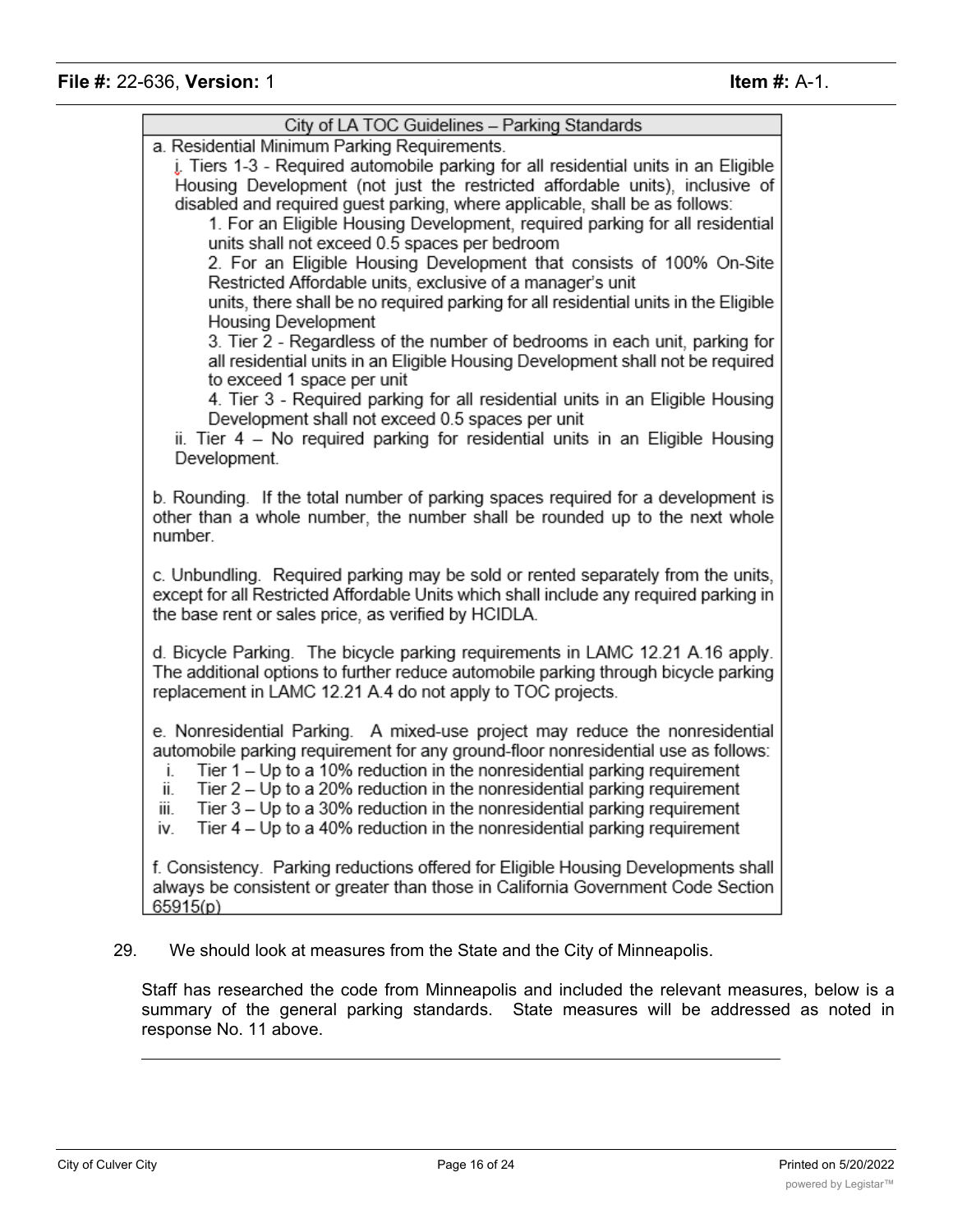| City of Minneapolis - Parking Standards Summary                                                                                                                                                                                                                                                                                                                                                                                                                                                                                                                                                                                                                                                                                                 |
|-------------------------------------------------------------------------------------------------------------------------------------------------------------------------------------------------------------------------------------------------------------------------------------------------------------------------------------------------------------------------------------------------------------------------------------------------------------------------------------------------------------------------------------------------------------------------------------------------------------------------------------------------------------------------------------------------------------------------------------------------|
| Parking minimums/maximums: Hybrid approach (per the standards below)<br>Developments with non-residential uses to provide no fewer than 10 total<br>٠<br>parking spaces on a zoning lot<br>• City's parking ratios represent the maximum allowable parking (rather than<br>minimum) for each use based on 3 location categories (i.e. citywide and 2<br>transit districts), with lower maximums allowed in transit districts<br>• A zoning lot shall not contain more than 100 vehicle parking spaces in a surface<br>parking lot<br>(Note: the general citywide maximum for general commercial uses is higher than Culver<br>City's current minimum)                                                                                           |
| Minimum bicycle and EV parking required by use                                                                                                                                                                                                                                                                                                                                                                                                                                                                                                                                                                                                                                                                                                  |
| TDM Plan is required for uses/developments meeting specific thresholds<br>$\bullet$ 50 - 249 dwelling units<br>· 25,000 - 200,000 sq. ft. non-residential floor area<br>• 250 or more dwelling units<br>• 200,000+ sq. ft. of non-residential floor area<br>• 5,000 sq. ft. of reception/meeting floor area<br>• 10,000 sq. ft. of shopping center floor area<br>• Any use, building, or expansion as determined by the Planning Director and City<br>Engineer<br>TDM plans must meet minimum point quantity specified; no parking reductions are<br>provided (due to above minimums/maximums)<br>TDM plans may choose which measures to incorporate from the list below (provided<br>they meet the minimum point quantity)<br>• Transit passes |
| • Zero vehicle parking (except for accessible spaces, carshare, and up to 3 drop-<br>off/pick-up spaces)<br>• Transit fare subsidy (30% minimum of cost)<br>• Limited vehicle parking (30% or less of maximum)<br>• Pedestrian improvements<br>• Shower, locker, and bicycle storage<br>• Carshare<br>• Unbundled parking<br>• Real time transit information                                                                                                                                                                                                                                                                                                                                                                                    |
| • As proposed by applicant, subject to determination and acceptance by the Planning<br>Director and City Engineer                                                                                                                                                                                                                                                                                                                                                                                                                                                                                                                                                                                                                               |

30. Prefers the menu approach, rather than dictating which measures they must incorporate, but should focus on incentivizing measures that are needed in the City, that reduce VMT and traffic.

Staff's approach is a menu approach that requires projects exceeding certain thresholds (to be determined) to provide mobility/TDM measures, while other projects that do not meet specified thresholds would be completely optional. See response No. 3 above for sample thresholds. In addition, below are some suggested thresholds.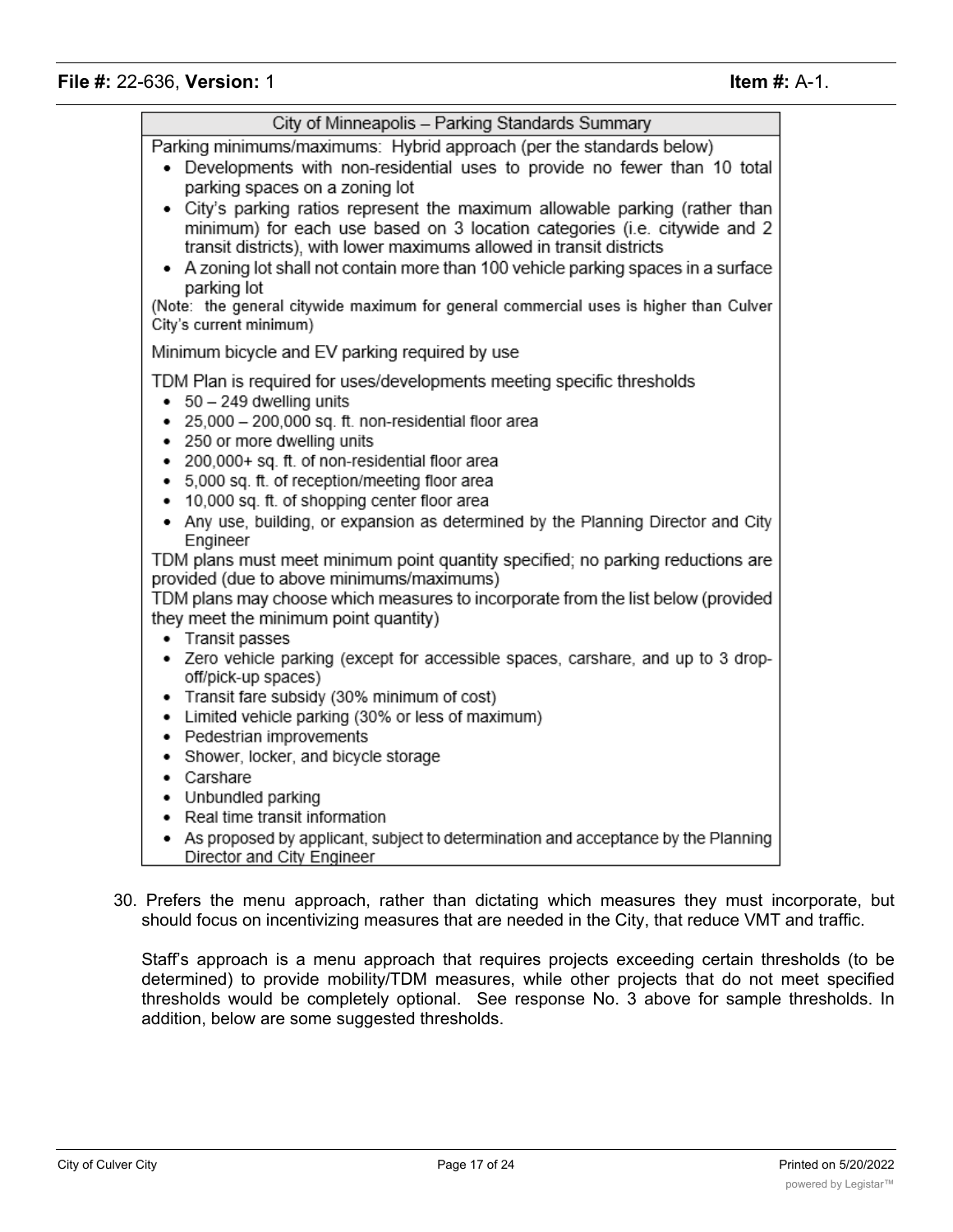|        | Possible Thresholds for Projects Required to implement TDM         |
|--------|--------------------------------------------------------------------|
| Tier 1 | 15,000 sq. ft. to 30,000 sq. ft. of non-residential floor area, or |
|        | Mixed-use with greater than 10 dwelling units                      |
| Tier 2 | Greater than 30,000 sq. ft. up to 60,000 sq. ft., or               |
|        | Mixed-use with greater than 11 to 65 dwelling units                |
| Tier 3 | Greater than 60,000 sq. ft., or                                    |
|        | Mixed-use with greater than 65 dwelling units                      |

Note: The current threshold for Title 7 - Transportation Demand and Trip Reduction Measures are 25,00 sq. ft., 50,000 sq. ft., and 100,000 sq. ft. In addition, current thresholds for site plan review are 5,000 sq. ft. (administrative), 15,000 sq. ft., and 10 or more dwelling units; the threshold being considered under streamlining discussion is 10 dwelling units. The California Environmental Quality Act (CEQA) uses 6 dwelling units and 10,000 sq. ft. as thresholds for some of the basic categorical exemptions.

For projects not meeting the thresholds that will be established (e.g., those noted above), all mobility measures will be optional, and would need to meet eligibility criteria for parking reductions as may be determined. Projects that exceed the thresholds would be required to implement a TDM plan. The higher tiers would be required to incorporate more measures. The required TDM plan would have a menu of options such as the one listed below, and the project would be required to select from a minimum number of categories and a minimum number of measures depending on the tier.

| Potential TDM Menu                                      |
|---------------------------------------------------------|
| TDM Category/Measure                                    |
| Multi-modal Infrastructure                              |
| Rideshare preferential parking                          |
| Carshare parking                                        |
| Bikeshare on-site                                       |
| <b>Travel Subsidies and Financial Incentives</b>        |
| Metro Employer Annual Pass Program                      |
| Bikeshare subsidy                                       |
| Parking space cash-out program                          |
| Commuter financial incentives for non-drive-alone modes |
| Subsidized carpool/vanpool vehicles                     |
| <b>Automobile Trip Consolidation</b>                    |
| Rideshare matching programs                             |
| Shuttle Services                                        |
| Guaranteed Ride Home Program                            |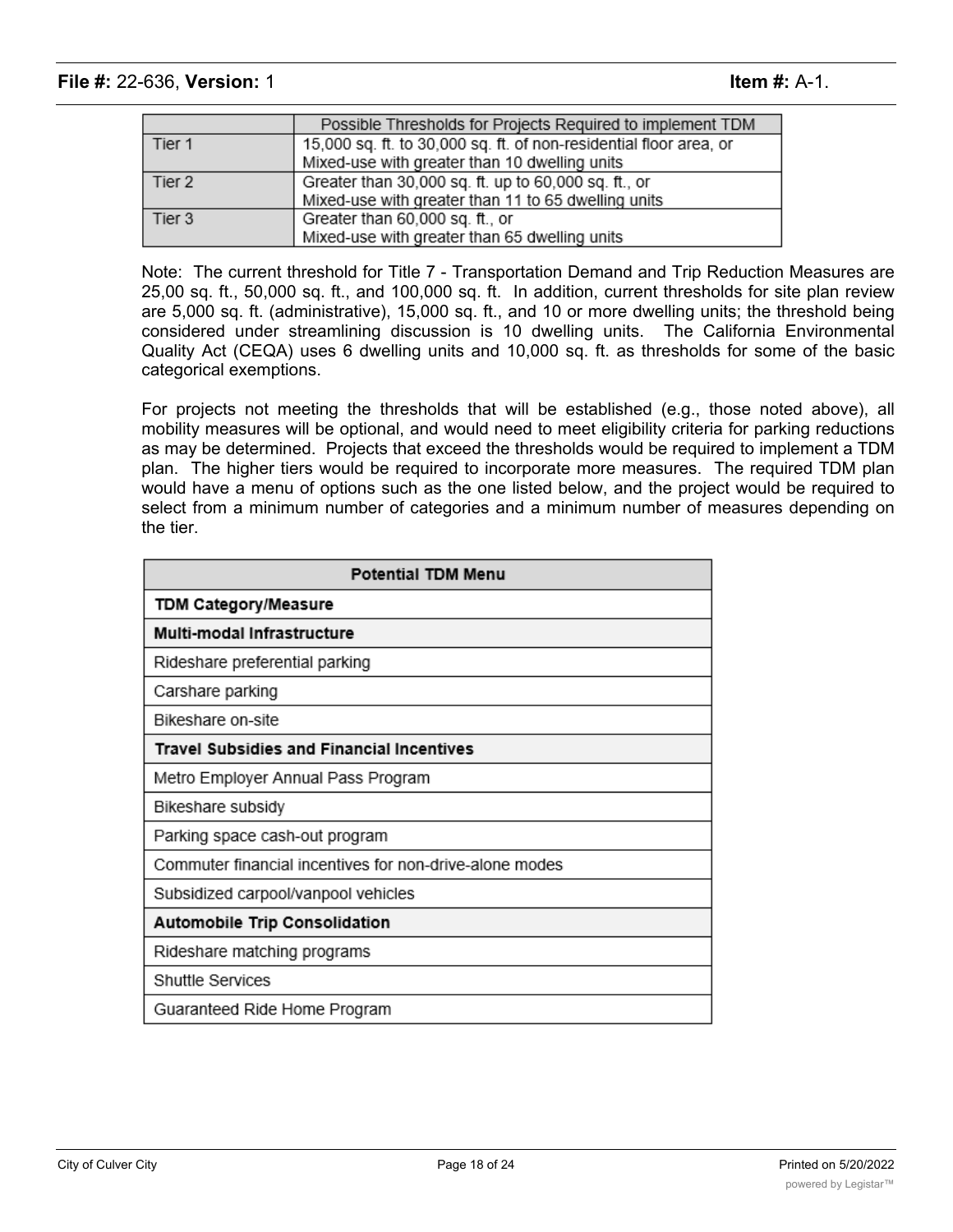| <b>Potential TDM Menu</b>              |
|----------------------------------------|
| <b>TDM Category/Measure</b>            |
| Scheduling                             |
| Staggered Shifts / Flexible Work Hours |
| Compressed Work Week                   |
| Remote Work                            |
| Promotion                              |
| Site-wide TDM Program Coordinator      |
| On-site services and amenities         |
| Marketing/outreach                     |
| Other (Optional)                       |
| Parking Pricing                        |
| Mobility Fee                           |

31. If projects/developers do not want to reduce their parking through mobility features, the parking maximums will address controlling the amount of parking.

Staff's recommended approach is to incentivize parking reductions, but still create maximums (a cap), and penalize projects that want to overpark by contributing to a mobility fee.

32. Measures that are not vehicle-oriented (e.g., ridehail, etc.) should have higher points/reductions associated.

As indicated in response No. 6 above, the various mobility measures can be tailored to assign the number of points and/or parking reductions as determined through the final Amendment language. The figures initially presented by staff (below) were based on research collected and general understanding of which measures would be more likely to result in a reduction in parking demand.

| Mobility Measure                                                                                                | Parking Reduction -<br>(40% max.<br>cumulative) |
|-----------------------------------------------------------------------------------------------------------------|-------------------------------------------------|
| On-site Carshare parking                                                                                        | Up to 25%                                       |
| On-site Rideshare (carpool/vanpool) designated parking and<br>rideshare matching services                       | Up to 15%                                       |
| On-site Ride-hail (e.g. Uber, Lyft) parking                                                                     | Up to 30%                                       |
| Located within 1,000 feet of City-sponsored Bikeshare or<br>provide on-site Bikeshare (including e-cargo bikes) | Up to 10%                                       |
| Provide surplus bicycle parking                                                                                 | Up to 15%                                       |
| Unbundle parking from cost of tenant space                                                                      | 15 %                                            |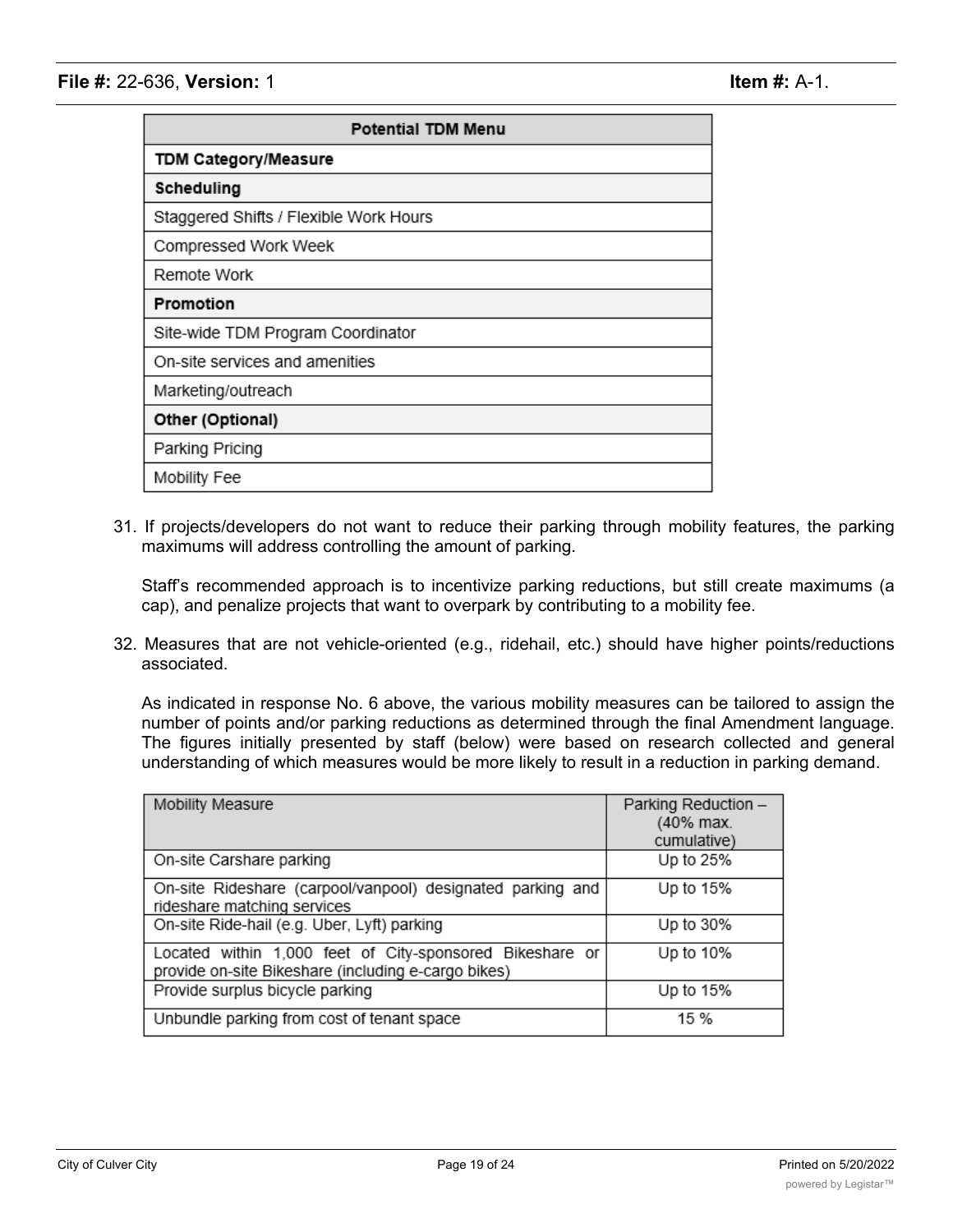| Mobility Measure                                                   | Parking Reduction -   |
|--------------------------------------------------------------------|-----------------------|
|                                                                    | (40% max.             |
|                                                                    | cumulative)           |
| In-lieu parking fees (recast existing language so that fees fund   | Up to 30%             |
| mobility projects instead of parking facilities)                   |                       |
| Proximity to Transit: within 1/2 mile from a Transit Priority Area | Up to 30%             |
| (TPA) or high-quality transit corridor                             |                       |
| Provide transit subsidies and financial incentives                 |                       |
| • Metro Employer Annual Pass Program                               | 15%                   |
| Bikeshare subsidy                                                  | 5%                    |
| • Subsidized rideshare (carpool/vanpool) vehicle                   | 5% (car) or 10% (van) |
| Parking space cash-out (when parking is unbundled)                 | 5%                    |
| Commuter financial incentives for non drive-alone modes            | 15%                   |
| • Pre-tax transportation benefits                                  | 5%                    |

## *Staff Comments (10/13/2021)*

- 1. Parking amendment is being presented in a way that highlights our highest parking demand uses, such as mixed-use. In addition, the City is addressing multi-family and single-family residential land uses as part of the General Plan Update (GPU), and we need to understand the final disposition of those land uses before determining final associated parking. The Land Use Element is in production now and should be available for public discussion shortly.
- 2. Parking minimums and parking maximums are still part of the discussion.
- 3. Uses to which parking reductions for mobility measures apply are also informed by research conducted thus far by staff.
- 4. Measures would not be one size fits all; staff would propose thresholds
- 5. Proposed framework is that all mobility measures with associated parking reductions are optional, except for projects that meet the threshold that requires a TDM Plan. For those projects required to have a TDM Plan, they would have to incorporate a minimum number of measures (points) from a distinct TDM menu (i.e., they would have some flexibility in selecting which measures they want to incorporate from the different categories).
- 6. Current TDM measures are not robust so we would require a TDM plan as part of the discretionary review.
- 7. Staff will revisit City of Santa Monica and City of Los Angeles's bicycle requirements, specifically as it pertains to parking reductions.
- 8. Infrastructure such as scooter and bikeshare docking is part of the public-right-of-way and so is regulated differently; code amendment will focus on infrastructure that is on-site.
- 9. Mobility measures will relate to scale of projects; staff will look into size thresholds and order of magnitude for mobility measures.
- 10. Staff will create examples/summaries to provide more context in terms of how mobility measures apply to and affect a project.
- 11. Requirements mandated by the State are incorporated into local codes, and local municipalities have the option to be more restrictive; and we realize that if we are going to comply or defer with State law we need to include a reference in the Code.
- 12. Change of use parking credits need further discussion in conjunction with the non-conforming section of the Code.
- 13. Some measures may be required (non-optional).
- 14. Summary: Lean more heavily into bike parking and less into carshare or ridehail, to promote alternative transit. Provide more detail of the measures and how they work (examples, summaries). Look more closely at Santa Monica and City of LA regarding bike parking. Sufficient to move forward. Table the discussion while staff does additional research and provides summaries/examples and return with presentation.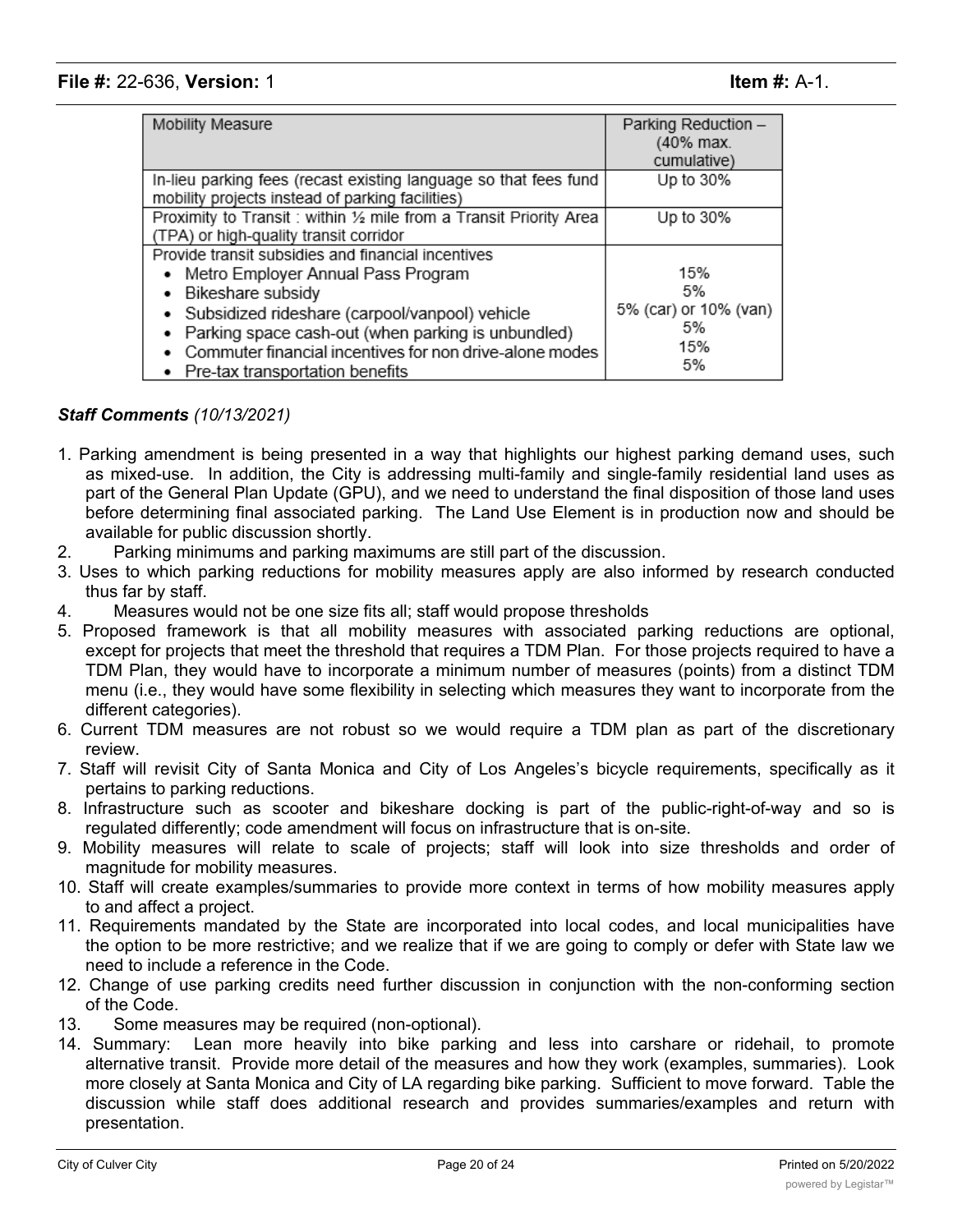In summary there are many areas of unanimity and some areas of disagreement on the various positions of the Commission on the proposed parking code amendment. Following Planning Commission direction, the matter will be presented to City Council for direction and thereafter staff will commence drafting the amendment for Commission consideration.

### *Community Outreach and Survey Results*

In addition to conducting the additional research requested by the Planning Commission, staff also conducted outreach to a variety of community stakeholders, including residents, business owners, architects, developers, and other local below addresses. Outreach included two stakeholder meetings and a survey questionnaire. The meeting invitations and survey were distributed by email to 410 stakeholders, using a compilation of email lists from various community outreach sources. In addition, the survey link was distributed by email through the City's GovDelivery on April 7, 2022, and the survey was closed at the end of the day on Sunday, April 24, 2022.

The first meeting was held on Wednesday, April 6, 2022 for business, developer, and other non-resident stakeholders, with 22 people in attendance. The second meeting was on Thursday, April 7, 2022 for residents, with 28 people in attendance. During the meetings staff gave a brief presentation outlining the purpose of the meeting, the intent to pursue a Zoning Code Amendment related to parking, the general background and objectives of the parking code, and major areas of study for the parking code. Staff's presentation also included a review of the parking survey. During the first meeting, comments from the public centered around the need to make changes in a way that is balanced and transitional, recognizing the capacity of existing transportation and mobility options, such that changes are not so drastic that developments and their users/occupants are not able to adequately adapt and transition in an appropriate manner. During the second meeting, comments ranged more widely, with some commenters supporting elimination of parking minimums and implementation of parking maximums while others expressed a desire to maintain some minimums.

Staff prepared the survey that was distributed, which is intended to provide a general understanding of the range of opinions of stakeholders in the community. Some stakeholders were critical of the survey as representing a point of view, but staff's intent was to simply provide an overview of the parking issues the Planning Commission was discussing to obtain a broader cross section of public opinion than is obtained through public hearings that generally draw the same stakeholders. There were 447 questionnaires completed. Based on the results, respondents were primarily Culver City residents (392), with 270 being residents only and the remaining 122 indicated they were also a business owner, architect, design professional, developer, or other of the available categories. Only 55 of the respondents were not Culver City residents. Respondents were nearly evenly split between women and men, with only 3 selecting non-binary and 6 'other', while 14 respondents chose to not answer this question. More than half of the respondents (248) were 55 years or more in age, with the 65+ bracket having the most respondents. Nearly all (92.4%) respondents utilize a single-occupancy vehicle(s) as a primary mode of transportation, although only 125 of the respondents use this mode exclusively. The next most utilized mode of transportation reported was walking, followed by bicycling.

Of the respondents that indicated they are Culver City business owners, most indicated they were an office use (21 of 53; 39.6%), followed by 'general services' and by 'media production and creative office'. Most business owners responding had a small number of employees, with the majority (28 of 53; 52.8%) ranging between 1 and 5 employees. A majority indicated they have parking for everyone employed and guests/customers (35 of 53; 66%). At the same time, business owners were evenly split between those indicating there is insufficient parking (43.6%) and those indicating adequate parking (43.6%) around their place of business or employment. Further, most (35 of 55, 63.6%) indicated no incentives are provided for use of alternative transportation.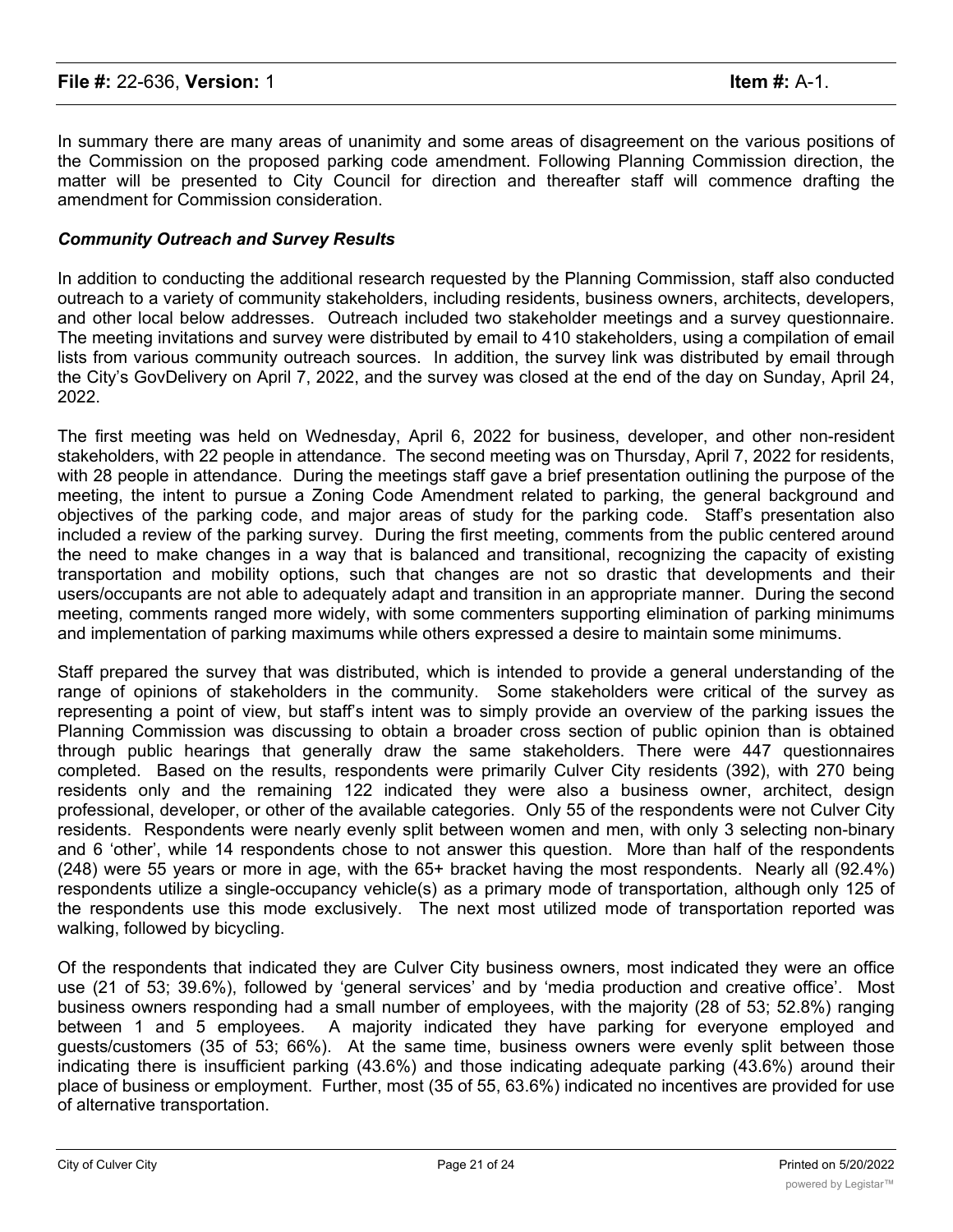A majority of architects and design professionals (18 of 24; 75%) work on projects in Culver City. Of the development professionals, nearly all worked on just a few projects (between 1 and 5) in Culver City. Most work on commercial and mixed-use projects, with just a few working on residential or industrial. The scale of projects varied but were primarily large-scale commercial (100,001+ sq. ft.), with the next most being mediumscale (30,001-60,000 sq. ft.) commercial. The two respondents that indicated they represented a school or institution did not respond to the corresponding questions (15 through 18) relating to their scale and parking conditions.

Residents responding to the questionnaire live throughout the various neighborhoods in the City, but a majority (18.4%) live in the Park East neighborhood, which includes Carlson Park, followed by the Park West neighborhood (9.9%). Respondents were nearly evenly split between those who feel there is insufficient parking and adequate parking on residential properties; only a few considered that there is too much parking on residential properties. Most residents felt they live in a transit-friendly area and an even higher percentage felt that they live in a neighborhood with adequate mobility. Based on a list of choices given and a ranking methodology, when asked which mobility features residents would like to see in their neighborhood the highest -ranking measure was shuttle bus service, followed by bikeshare, carshare, more frequent transit service, micro-mobility, closer transit stop(s), unbundled parking, and other. (Methodology: points were assigned to each response based on how the respondent ranked each item. Those points were then summed and averaged across all responses and then the choices ranked based on the final average of points).

Most respondents (61%) indicated there is insufficient parking in larger commercial centers, with very few indicating there is too much parking in such centers. Among residents, 62.8% indicated this response, while among non-residents 49% responded the same. For larger commercial centers, most respondents (50.7%) indicated there is an adequate supply of parking; 56.5% of residents and non-residents responded in this manner. However, most non-residents (38%) indicated such centers have too much parking, while only 9.7% of residents agreed with that statement.

Regarding parking reductions, though most respondents strongly disagreed or disagreed (314 to 317 of 447) with reducing parking requirements in general; most (317 of 447) strongly disagreed or disagreed with general parking reductions for residential development. Conversely, only 22 to 23 percent (approximately 100 of 447) respondents agree, somewhat agree, or strongly agree with general parking reductions. A slight, but noticeable, shift is seen when asked about parking reductions for development near transit. Less respondents strongly disagree or disagree (222 to 233 of 447), while more somewhat agree, agree, and strongly agree with parking reductions for development near transit, than compared to the original prompt. Still, residential development was the least supported for parking reductions even when near transit. Similarly, respondents most (290 of 447, of which 270 are residents) strongly disagreed or disagreed with parking reductions for mobility measures most when associated with residential development. Further, of the respondents agreeing in some way with reductions for mobility measures, most agreed with this in the case of mixed-use development (170 to 195 of 447 respondents, of which 142 to 165 are residents), similar in trend to responses for general reductions and reductions near transit.

Responses to the statements regarding requiring TDM measures for different developments indicate a wider range of sentiment. Although most respondents strongly disagree or disagree with requiring TDM for any of the development types, it is significantly less so than for the parking reduction prompts. In addition, more of the respondents somewhat agree, agree, or strongly agree with requiring TDM measures than those that agree with parking reductions, particularly for large-scale commercial development. Specifically, 222 of 447 respondents disagreed (to some degree) with requiring TDM for large-scale residential development, 198 for large-scale commercial development, and 200 for large-scale mixed-use development; of these respondents 206, 179, and 184 (respectively) are residents. Respondents that agreed in some form with requiring TDM for the 3 development types were 170, 195, and 188 of 447, while 142, 165 and 158, respectively, were residents.

Similarly, responses to the statements regarding implementing parking maximums for different developments